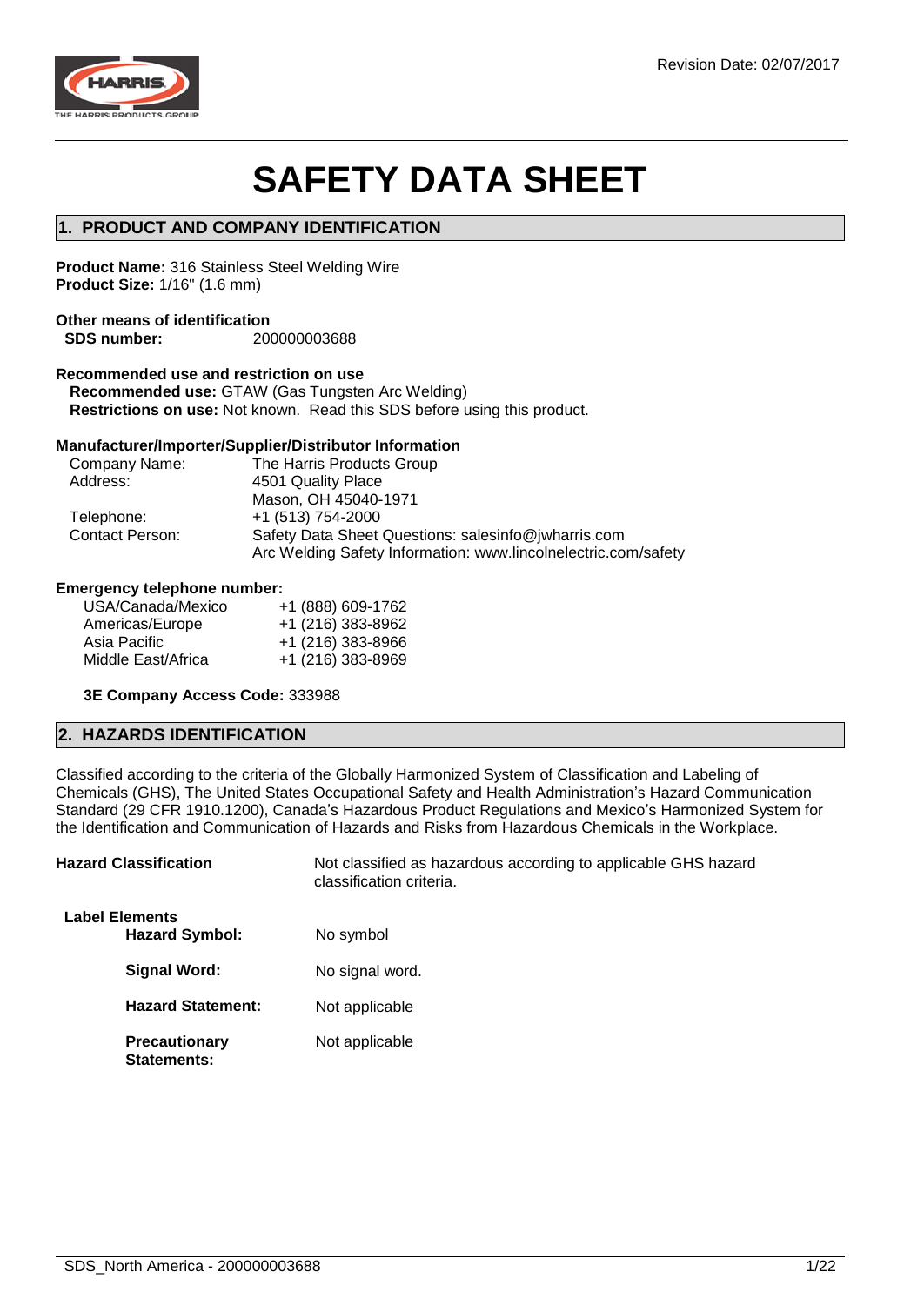

| Other hazards which do not<br>result in GHS classification: | Electrical Shock can kill. If welding must be performed in damp locations or<br>with wet clothing, on metal structures or when in cramped positions such as<br>sitting, kneeling or lying, or if there is a high risk of unavoidable or<br>accidental contact with work piece, use the following equipment:<br>Semiautomatic DC Welder, DC Manual (Stick) Welder, or AC Welder with<br>Reduced Voltage Control. |
|-------------------------------------------------------------|-----------------------------------------------------------------------------------------------------------------------------------------------------------------------------------------------------------------------------------------------------------------------------------------------------------------------------------------------------------------------------------------------------------------|
|                                                             | Arc rays can injure eyes and burn skin. Welding arc and sparks can ignite<br>combustibles and flammable materials. Overexposure to welding fumes<br>and gases can be hazardous. Read and understand the manufacturer's<br>instructions, Safety Data Sheets and the precautionary labels before using<br>this product. Refer to Section 8.                                                                       |
| Substance(s) formed under the<br>conditions of use:         | The welding fume produced from this welding electrode may contain the<br>following constituent(s) and/or their complex metallic oxides as well as solid<br>particles or other constituents from the consumables, base metal, or base<br>metal coating not listed below:                                                                                                                                         |

| <b>Chemical Identity</b> | CAS-No.    |
|--------------------------|------------|
| Carbon dioxide           | 124-38-9   |
| Carbon monoxide          | 630-08-0   |
| Nitrogen dioxide         | 10102-44-0 |
| Ozone                    | 10028-15-6 |
| Manganese                | 7439-96-5  |
| Chromium (VI)            | 18540-29-9 |
| <b>Nickel</b>            | 7440-02-0  |
| Chromium oxide           | 1308-38-9  |

## **3. COMPOSITION / INFORMATION ON INGREDIENTS**

## **Reportable Hazardous Ingredients**

## **Mixtures**

| <b>Chemical Identity</b>                          | <b>CAS number</b> | Content in percent (%)* |
|---------------------------------------------------|-------------------|-------------------------|
| Iron                                              | 7439-89-6         | $50 - 100\%$            |
| Chromium and chromium alloys or compounds (as Cr) | 7440-47-3         | $10 - 20%$              |
| <b>Nickel</b>                                     | 7440-02-0         | $10 - 20%$              |
| Molybdenum                                        | 7439-98-7         | $1 - 5\%$               |
| Manganese                                         | 7439-96-5         | $1 - 5\%$               |
| Silicon                                           | 7440-21-3         | $0.1 - 1\%$             |

All concentrations are percent by weight unless ingredient is a gas. Gas concentrations are in percent by volume.

**Composition Comments:** The term "Hazardous Ingredients" should be interpreted as a term defined in Hazard Communication standards and does not necessarily imply the existence of a welding hazard. The product may contain additional nonhazardous ingredients or may form additional compounds under the condition of use. Refer to Sections 2 and 8 for more information.

#### **4. FIRST AID MEASURES**

**Ingestion:** Unlikely due to form of product, except for granular materials. Avoid hand, clothing, food, and drink contact with metal fume or powder which can cause ingestion of particulate during hand to mouth activities such as drinking, eating, smoking, etc. If ingested, do not induce vomiting. Contact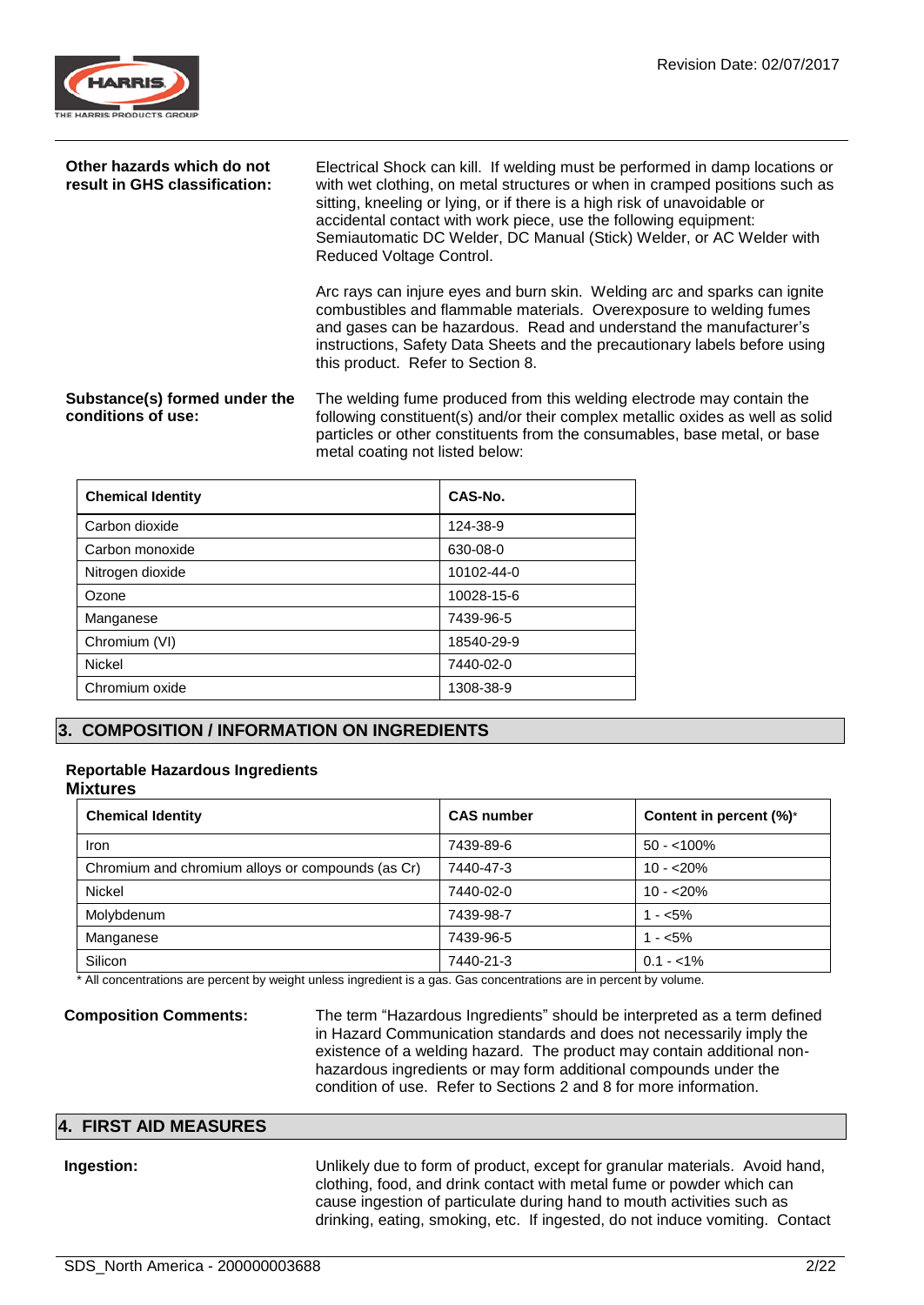

|                                                    | a poison control center. Unless the poison control center advises<br>otherwise, wash out mouth thoroughly with water. If symptoms develop,<br>seek medical attention at once.                                                                                                                                                                                                                                                                                                                                                                                       |
|----------------------------------------------------|---------------------------------------------------------------------------------------------------------------------------------------------------------------------------------------------------------------------------------------------------------------------------------------------------------------------------------------------------------------------------------------------------------------------------------------------------------------------------------------------------------------------------------------------------------------------|
| Inhalation:                                        | Move to fresh air if breathing is difficult. If breathing has stopped, perform<br>artificial respiration and obtain medical assistance at once.                                                                                                                                                                                                                                                                                                                                                                                                                     |
| <b>Skin Contact:</b>                               | Remove contaminated clothing and wash the skin thoroughly with soap and<br>water. For reddened or blistered skin, or thermal burns, obtain medical<br>assistance at once.                                                                                                                                                                                                                                                                                                                                                                                           |
| Eye contact:                                       | Dust or fume from this product should be flushed from the eyes with<br>copious amounts of clean, tepid water until transported to an emergency<br>medical facility. Do not allow victim to rub or keep eyes tightly closed.<br>Obtain medical assistance at once.                                                                                                                                                                                                                                                                                                   |
|                                                    | Arc rays can injure eyes. If exposed to arc rays, move victim to dark room,<br>remove contact lenses as necessary for treatment, cover eyes with a<br>padded dressing and rest. Obtain medical assistance if symptoms persist.                                                                                                                                                                                                                                                                                                                                      |
| Most important symptoms/effects, acute and delayed |                                                                                                                                                                                                                                                                                                                                                                                                                                                                                                                                                                     |
| Symptoms:                                          | Short-term (acute) overexposure to fumes and gases from welding and<br>allied processes may result in discomfort such as metal fume fever,<br>dizziness, nausea, or dryness or irritation of nose, throat, or eyes. May<br>aggravate pre-existing respiratory problems (e.g. asthma, emphysema).<br>Long-term (chronic) overexposure to fumes and gases from welding and<br>allied processes can lead to siderosis (iron deposits in lung), central<br>nervous system effects, bronchitis and other pulmonary effects. Refer to<br>Section 11 for more information. |
| <b>Hazards:</b>                                    | Welding and allied process hazards are complex and may include physical<br>and health hazards such as but not limited to electric shock, physical<br>strains, radiation burns (eye flash), thermal burns due to hot metal or<br>spatter and potential health effects of overexposure to welding fume or<br>dust. Refer to Section 11 for more information.                                                                                                                                                                                                          |
| Treatment:                                         | Indication of immediate medical attention and special treatment needed<br>Treat symptomatically.                                                                                                                                                                                                                                                                                                                                                                                                                                                                    |

Treat symptomatically.

## **5. FIRE-FIGHTING MEASURES**

| <b>General Fire Hazards:</b>                   | As shipped, this product is nonflammable. However, welding arc and<br>sparks can ignite combustibles and flammable products. Read and<br>understand American National Standard Z49.1, "Safety In Welding, Cutting<br>and Allied Processes" and National Fire Protection Association NFPA 51B,<br>"Standard for Fire Prevention During Welding, Cutting and Other Hot Work"<br>before using this product. |
|------------------------------------------------|----------------------------------------------------------------------------------------------------------------------------------------------------------------------------------------------------------------------------------------------------------------------------------------------------------------------------------------------------------------------------------------------------------|
| Suitable (and unsuitable) extinguishing media  |                                                                                                                                                                                                                                                                                                                                                                                                          |
| Suitable extinguishing media:                  | As shipped, the product will not burn. In case of fire in the surroundings:<br>use appropriate extinguishing agent.                                                                                                                                                                                                                                                                                      |
| Unsuitable extinguishing<br>media:             | Do not use water jet as an extinguisher, as this will spread the fire.                                                                                                                                                                                                                                                                                                                                   |
| Specific hazards arising from<br>the chemical: | Welding arc and sparks can ignite combustibles and flammable products.                                                                                                                                                                                                                                                                                                                                   |

**Special protective equipment and precautions for firefighters**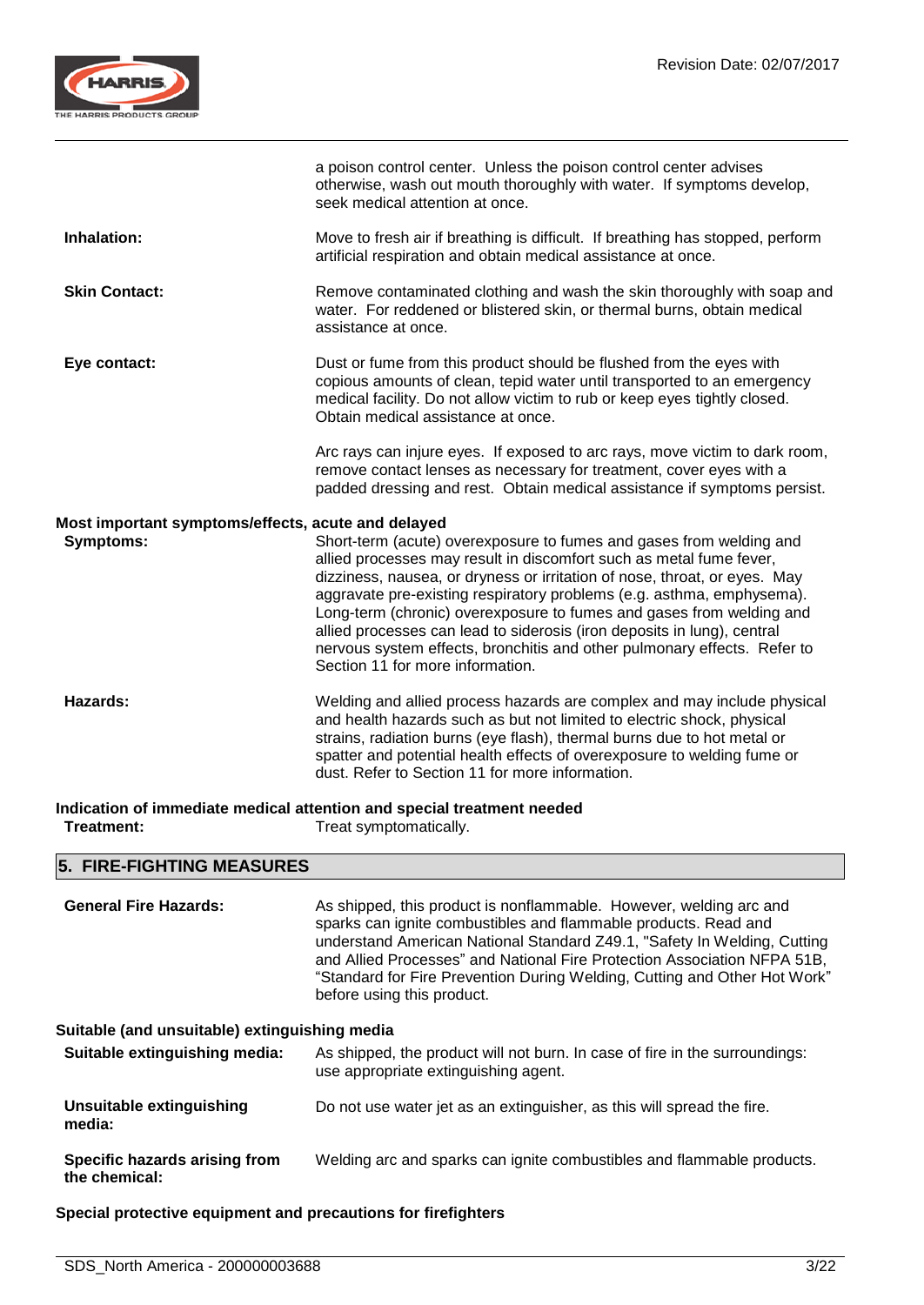

| <b>Special fire fighting</b>                              | Use standard firefighting procedures and consider the hazards of other                                                                                                                                                     |
|-----------------------------------------------------------|----------------------------------------------------------------------------------------------------------------------------------------------------------------------------------------------------------------------------|
| procedures:                                               | involved materials.                                                                                                                                                                                                        |
| <b>Special protective equipment</b><br>for fire-fighters: | Selection of respiratory protection for fire fighting: follow the general fire<br>precautions indicated in the workplace. Self-contained breathing apparatus<br>and full protective clothing must be worn in case of fire. |

## **6. ACCIDENTAL RELEASE MEASURES**

| <b>Personal precautions,</b><br>protective equipment and<br>emergency procedures: | If airborne dust and/or fume is present, use adequate engineering controls<br>and, if needed, personal protection to prevent overexposure. Refer to<br>recommendations in Section 8.                                                                                                                                                                |
|-----------------------------------------------------------------------------------|-----------------------------------------------------------------------------------------------------------------------------------------------------------------------------------------------------------------------------------------------------------------------------------------------------------------------------------------------------|
| <b>Methods and material for</b><br>containment and cleaning up:                   | Absorb with sand or other inert absorbent. Stop the flow of material, if this is<br>without risk. Clean up spills immediately, observing precautions in the<br>personal protective equipment in Section 8. Avoid generating dust. Prevent<br>product from entering any drains, sewers or water sources. Refer to<br>Section 13 for proper disposal. |
| <b>Environmental Precautions:</b>                                                 | Avoid release to the environment. Prevent further leakage or spillage if safe<br>to do so. Do not contaminate water sources or sewer. Environmental<br>manager must be informed of all major spillages.                                                                                                                                             |
| 7. HANDLING AND STORAGE                                                           |                                                                                                                                                                                                                                                                                                                                                     |

## **7. HANDLING AND STORAGE**

**Precautions for safe handling:** Prevent formation of dust. Provide appropriate exhaust ventilation at places where dust is formed. Read and understand the manufacturer's instruction and the precautionary label on the product. Refer to Lincoln Safety Publications at www.lincolnelectric.com/safety. See American National Standard Z49.1, "Safety In Welding, Cutting and Allied Processes" published by the American Welding Society, http://pubs.aws.org and OSHA Publication 2206 (29CFR1910), U.S. Government Printing Office, www.gpo.gov. **Conditions for safe storage, including any incompatibilities:** Store in closed original container in a dry place. Store in accordance with local/regional/national regulations. Store away from incompatible materials.

## **8. EXPOSURE CONTROLS / PERSONAL PROTECTION**

## **Control Parameters**

## **Occupational Exposure Limits: US**

| <b>Chemical Identity</b>                                        | type       | <b>Exposure Limit Values</b> | <b>Source</b>                                                                     |
|-----------------------------------------------------------------|------------|------------------------------|-----------------------------------------------------------------------------------|
| Chromium and chromium<br>alloys or compounds (as Cr) -<br>as Cr | <b>TWA</b> | $0.5$ mg/m $3$               | US. ACGIH Threshold Limit Values (12<br>2010)                                     |
|                                                                 | PEL        | 1 $mq/m3$                    | US. OSHA Table Z-1 Limits for Air<br>Contaminants (29 CFR 1910.1000) (02<br>2006) |
|                                                                 | <b>REL</b> | $0.5$ mg/m $3$               | US. NIOSH: Pocket Guide to Chemical<br>Hazards (2005)                             |
| Nickel - Inhalable fraction.                                    | <b>TWA</b> | $1.5 \text{ mg/m}$ 3         | US. ACGIH Threshold Limit Values (12<br>2010)                                     |
| Nickel - as Ni                                                  | PEL        | 1 $mq/m3$                    | US. OSHA Table Z-1 Limits for Air<br>Contaminants (29 CFR 1910.1000) (02<br>2006) |
|                                                                 | <b>REL</b> | $0.015$ mg/m3                | US. NIOSH: Pocket Guide to Chemical<br>Hazards (2005)                             |
| Molybdenum - Total dust. -<br>as Mo                             | PEL        | $15 \text{ mg/m}$            | US. OSHA Table Z-1 Limits for Air<br>Contaminants (29 CFR 1910.1000) (02<br>2006) |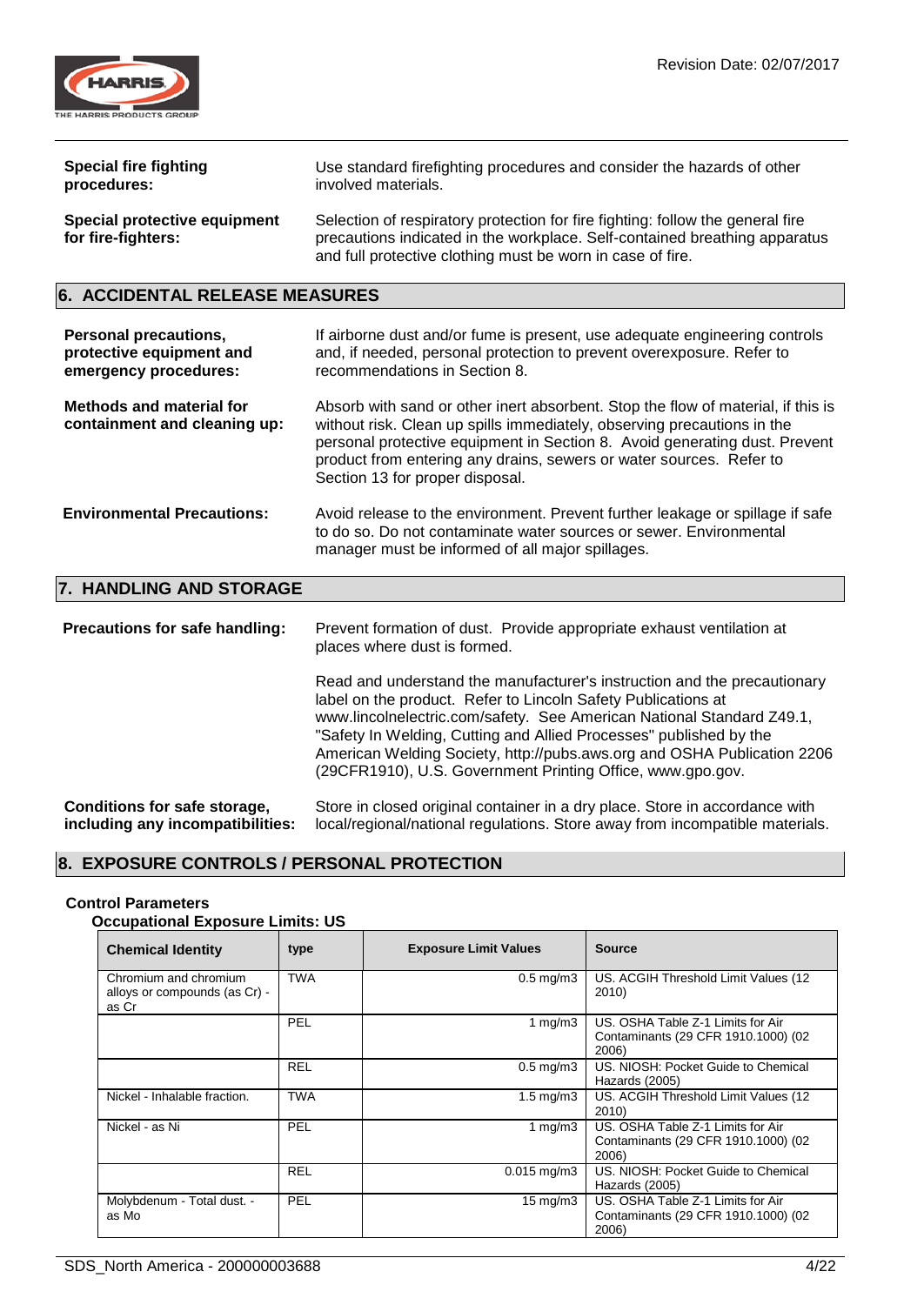

| Molybdenum - Inhalable<br>fraction. - as Mo  | <b>TWA</b>  | $10 \text{ mg/m}$    | US. ACGIH Threshold Limit Values (03<br>2014)                                     |
|----------------------------------------------|-------------|----------------------|-----------------------------------------------------------------------------------|
| Molybdenum - Respirable<br>fraction. - as Mo | <b>TWA</b>  | $3 \text{ mg/m}$     | US. ACGIH Threshold Limit Values (03<br>2014)                                     |
| Manganese - Fume. - as Mn                    | Ceiling     | $5 \,\mathrm{mg/m}$  | US. OSHA Table Z-1 Limits for Air<br>Contaminants (29 CFR 1910.1000) (02<br>2006) |
|                                              | <b>REL</b>  | 1 mg/m $3$           | US. NIOSH: Pocket Guide to Chemical<br>Hazards (2005)                             |
|                                              | <b>STEL</b> | $3 \text{ mg/m}$     | US. NIOSH: Pocket Guide to Chemical<br>Hazards (2005)                             |
| Manganese - Inhalable<br>fraction. - as Mn   | <b>TWA</b>  | $0.1 \text{ mg/m}$ 3 | US. ACGIH Threshold Limit Values (03<br>2014)                                     |
| Manganese - Respirable<br>fraction. - as Mn  | <b>TWA</b>  | $0.02$ mg/m $3$      | US. ACGIH Threshold Limit Values (03<br>2014)                                     |
| Silicon - Total dust.                        | PEL         | $15 \text{ mg/m}$    | US. OSHA Table Z-1 Limits for Air<br>Contaminants (29 CFR 1910.1000) (02<br>2006) |
| Silicon - Respirable fraction.               | PEL         | $5 \,\mathrm{mg/m}$  | US. OSHA Table Z-1 Limits for Air<br>Contaminants (29 CFR 1910.1000) (02<br>2006) |
| Silicon - Respirable.                        | <b>REL</b>  | $5 \,\mathrm{mg/m}$  | US. NIOSH: Pocket Guide to Chemical<br>Hazards (2005)                             |
| Silicon - Total                              | <b>REL</b>  | $10 \text{ mg/m}$    | US. NIOSH: Pocket Guide to Chemical<br>Hazards (2005)                             |

## **Occupational Exposure Limits: CANADA**

| <b>Chemical Identity</b>                                        | type                        | <b>Exposure Limit Values</b> | <b>Source</b>                                                                                                                                                             |
|-----------------------------------------------------------------|-----------------------------|------------------------------|---------------------------------------------------------------------------------------------------------------------------------------------------------------------------|
| Chromium and chromium<br>alloys or compounds (as Cr) -<br>as Cr | <b>TWA</b>                  | $0.5$ mg/m $3$               | Canada. Alberta OELs (Occupational<br>Health & Safety Code, Schedule 1, Table<br>2) (07 2009)                                                                             |
| Chromium and chromium<br>alloys or compounds (as Cr)            | <b>TWA</b>                  | $0.5$ mg/m $3$               | Canada, British Columbia OELs.<br>(Occupational Exposure Limits for<br>Chemical Substances, Occupational<br>Health and Safety Regulation 296/97, as<br>amended) (07 2007) |
| Chromium and chromium<br>alloys or compounds (as Cr) -<br>as Cr | <b>TWA</b>                  | $0.5$ mg/m $3$               | Canada. Manitoba OELs (Reg. 217/2006,<br>The Workplace Safety And Health Act)<br>(03 2011)                                                                                |
|                                                                 | <b>TWA</b>                  | $0.5$ mg/m $3$               | Canada. Ontario OELs. (Control of<br>Exposure to Biological or Chemical<br>Agents) (11 2010)                                                                              |
|                                                                 | 8 HR ACL                    | $0.5$ mg/m $3$               | Canada, Saskatchewan OELs<br>(Occupational Health and Safety<br>Regulations, 1996, Table 21) (05 2009)                                                                    |
|                                                                 | <b>15 MIN</b><br><b>ACL</b> | $1.5 \text{ mg/m}$ 3         | Canada, Saskatchewan OELs<br>(Occupational Health and Safety<br>Regulations, 1996, Table 21) (05 2009)                                                                    |
| Chromium and chromium<br>alloys or compounds (as Cr)            | <b>TWA</b>                  | $0.5$ mg/m $3$               | Canada. Quebec OELs. (Ministry of Labor<br>- Regulation Respecting the Quality of the<br>Work Environment) (12 2008)                                                      |
| Nickel                                                          | <b>TWA</b>                  | $1.5$ mg/m $3$               | Canada. Alberta OELs (Occupational<br>Health & Safety Code, Schedule 1, Table<br>2) (07 2009)                                                                             |
|                                                                 | <b>TWA</b>                  | $0.05$ mg/m $3$              | Canada, British Columbia OELs.<br>(Occupational Exposure Limits for<br>Chemical Substances, Occupational<br>Health and Safety Regulation 296/97, as<br>amended) (05 2013) |
| Nickel - Inhalable fraction.                                    | <b>TWA</b>                  | $1.5 \text{ mg/m}$ 3         | Canada. Manitoba OELs (Reg. 217/2006,<br>The Workplace Safety And Health Act)<br>(032011)                                                                                 |
| Nickel - Inhalable fraction. -<br>as Ni                         | 8 HR ACL                    | $1.5 \text{ mg/m}$ 3         | Canada, Saskatchewan OELs<br>(Occupational Health and Safety<br>Regulations, 1996, Table 21) (05 2009)                                                                    |
|                                                                 | <b>15 MIN</b><br><b>ACL</b> | $3$ mg/m $3$                 | Canada. Saskatchewan OELs<br>(Occupational Health and Safety<br>Regulations, 1996, Table 21) (05 2009)                                                                    |
| <b>Nickel</b>                                                   | <b>TWA</b>                  | 1 $mg/m3$                    | Canada. Quebec OELs. (Ministry of Labor<br>- Regulation Respecting the Quality of the                                                                                     |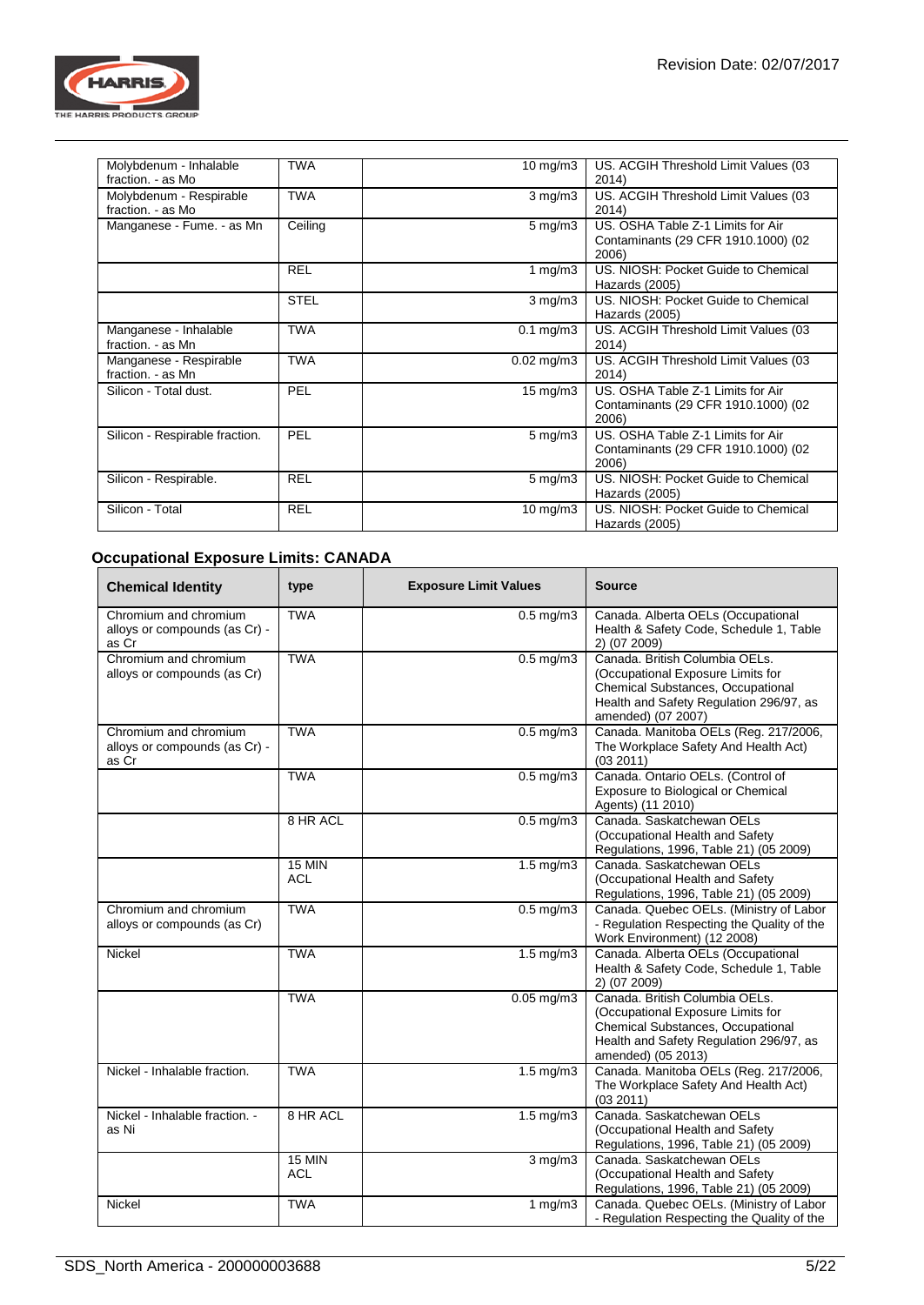

|                                              |                             |                      | Work Environment) (12 2008)                                                                                                                                               |
|----------------------------------------------|-----------------------------|----------------------|---------------------------------------------------------------------------------------------------------------------------------------------------------------------------|
| Nickel - Inhalable fraction. -<br>as Ni      | <b>TWA</b>                  | 1 $mg/m3$            | Canada. Ontario OELs. (Control of<br>Exposure to Biological or Chemical<br>Agents) (06 2015)                                                                              |
| Molybdenum - Inhalable                       | <b>TWA</b>                  | $10$ mg/m $3$        | Canada, British Columbia OELs.<br>(Occupational Exposure Limits for<br>Chemical Substances, Occupational<br>Health and Safety Regulation 296/97, as<br>amended) (07 2007) |
| Molybdenum - Respirable.                     | <b>TWA</b>                  | $3$ mg/m $3$         | Canada. British Columbia OELs.<br>(Occupational Exposure Limits for<br>Chemical Substances, Occupational<br>Health and Safety Regulation 296/97, as<br>amended) (07 2007) |
| Molybdenum - Inhalable<br>fraction. - as Mo  | <b>TWA</b>                  | $10$ mg/m $3$        | Canada. Ontario OELs. (Control of<br>Exposure to Biological or Chemical<br>Agents) (11 2010)                                                                              |
|                                              | 8 HR ACL                    | $10$ mg/m $3$        | Canada. Saskatchewan OELs<br>(Occupational Health and Safety<br>Regulations, 1996, Table 21) (05 2009)                                                                    |
| Molybdenum - Respirable<br>fraction. - as Mo | 8 HR ACL                    | $3$ mg/m $3$         | Canada. Saskatchewan OELs<br>(Occupational Health and Safety<br>Regulations, 1996, Table 21) (05 2009)                                                                    |
| Molybdenum - Inhalable<br>fraction. - as Mo  | $15$ MIN<br><b>ACL</b>      | $20 \,\mathrm{mg/m}$ | Canada, Saskatchewan OELs<br>(Occupational Health and Safety<br>Regulations, 1996, Table 21) (05 2009)                                                                    |
| Molybdenum - Respirable<br>fraction. - as Mo | $15$ MIN<br><b>ACL</b>      | $6$ mg/m $3$         | Canada. Saskatchewan OELs<br>(Occupational Health and Safety<br>Regulations, 1996, Table 21) (05 2009)                                                                    |
| Molybdenum - as Mo                           | <b>TWA</b>                  | $10$ mg/m $3$        | Canada. Quebec OELs. (Ministry of Labor<br>- Regulation Respecting the Quality of the<br>Work Environment) (12 2008)                                                      |
| Molybdenum - Respirable<br>fraction. - as Mo | <b>TWA</b>                  | $3$ mg/m $3$         | Canada. Manitoba OELs (Reg. 217/2006,<br>The Workplace Safety And Health Act)<br>(03 2014)                                                                                |
| Molybdenum - Inhalable<br>fraction. - as Mo  | <b>TWA</b>                  | $10 \text{ mg/m}$    | Canada. Manitoba OELs (Reg. 217/2006,<br>The Workplace Safety And Health Act)<br>(03 2014)                                                                                |
| Molybdenum - Respirable<br>fraction. - as Mo | <b>TWA</b>                  | $3$ mg/m $3$         | Canada. Ontario OELs. (Control of<br>Exposure to Biological or Chemical<br>Agents) (06 2015)                                                                              |
| Manganese - as Mn                            | <b>TWA</b>                  | $0.2$ mg/m $3$       | Canada. Alberta OELs (Occupational<br>Health & Safety Code, Schedule 1, Table<br>2) (07 2009)                                                                             |
|                                              | <b>TWA</b>                  | $0.2$ mg/m $3$       | Canada. British Columbia OELs.<br>(Occupational Exposure Limits for<br>Chemical Substances, Occupational<br>Health and Safety Regulation 296/97, as<br>amended) (07 2007) |
|                                              | 8 HR ACL                    | $0.2$ mg/m $3$       | Canada. Saskatchewan OELs<br>(Occupational Health and Safety<br>Regulations, 1996, Table 21) (05 2009)                                                                    |
|                                              | <b>15 MIN</b><br><b>ACL</b> | $0.6$ mg/m $3$       | Canada. Saskatchewan OELs<br>(Occupational Health and Safety<br>Regulations, 1996, Table 21) (05 2009)                                                                    |
| Manganese - Fume. - as Mn                    | <b>TWA</b>                  | 1 $mg/m3$            | Canada. Quebec OELs. (Ministry of Labor<br>- Regulation Respecting the Quality of the<br>Work Environment) (12 2008)                                                      |
| Manganese - Dust. - as Mn                    | <b>TWA</b>                  | $5 \text{ mg/m}$ 3   | Canada. Quebec OELs. (Ministry of Labor<br>- Regulation Respecting the Quality of the<br>Work Environment) (12 2008)                                                      |
| Manganese - Fume. - as Mn                    | <b>STEL</b>                 | $3$ mg/m $3$         | Canada. Quebec OELs. (Ministry of Labor<br>- Regulation Respecting the Quality of the<br>Work Environment) (12 2008)                                                      |
| Manganese - Respirable<br>fraction. - as Mn  | <b>TWA</b>                  | $0.02$ mg/m $3$      | Canada. Manitoba OELs (Reg. 217/2006,<br>The Workplace Safety And Health Act)<br>(03 2014)                                                                                |
| Manganese - Inhalable<br>fraction. - as Mn   | <b>TWA</b>                  | $0.1 \text{ mg/m}$ 3 | Canada. Manitoba OELs (Reg. 217/2006,<br>The Workplace Safety And Health Act)<br>(03 2014)                                                                                |
| Manganese - as Mn                            | <b>TWA</b>                  | $0.2$ mg/m $3$       | Canada. Ontario OELs. (Control of<br>Exposure to Biological or Chemical<br>Agents) (06 2015)                                                                              |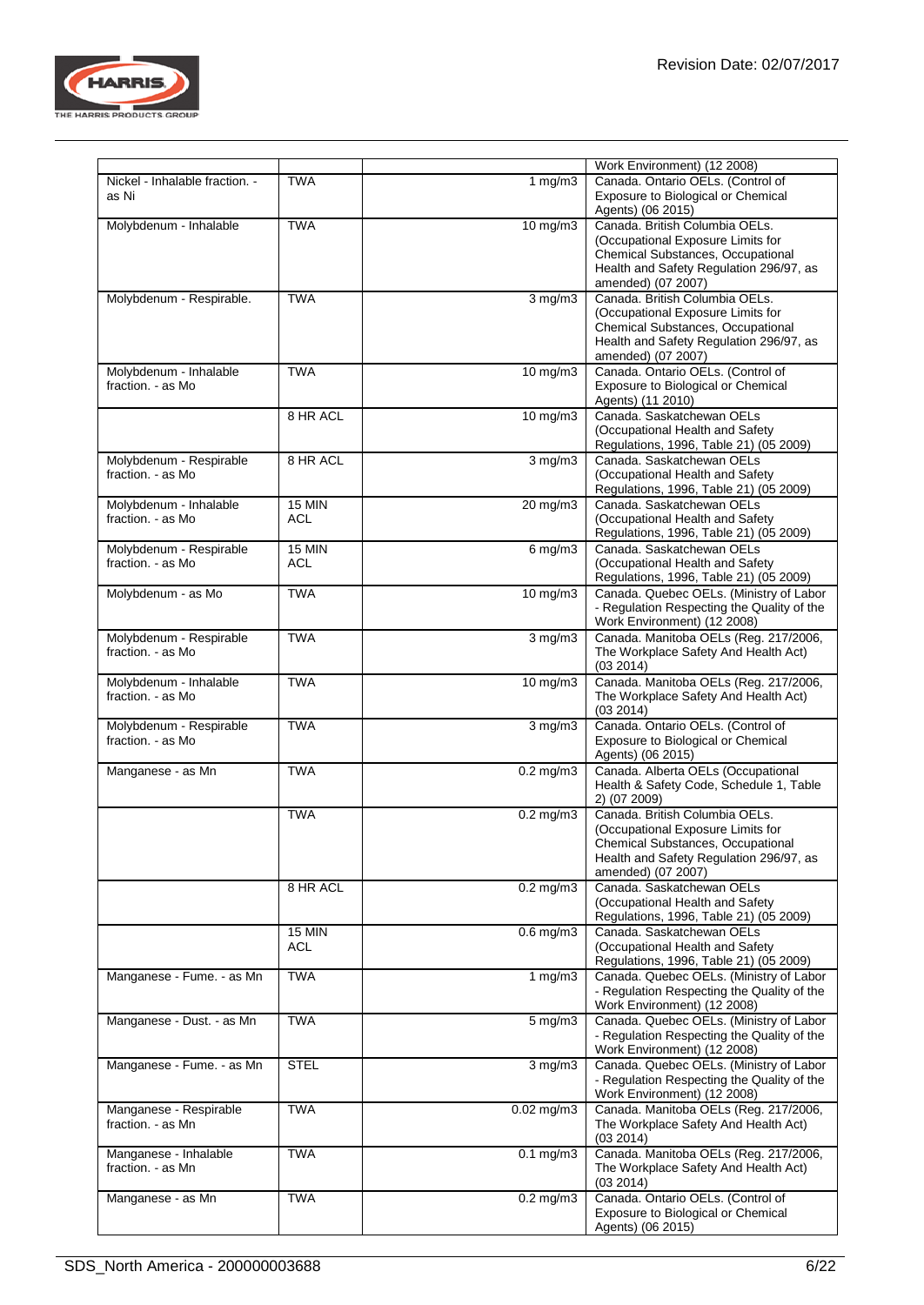

| Silicon - Total dust. | <b>TWA</b>           | $10 \text{ mg/m}$ | Canada. Ontario OELs. (Control of<br>Exposure to Biological or Chemical<br>Agents) (07 2010)                         |
|-----------------------|----------------------|-------------------|----------------------------------------------------------------------------------------------------------------------|
| Silicon               | 8 HR ACL             | 10 mg/m $3$       | Canada, Saskatchewan OELs<br>(Occupational Health and Safety<br>Regulations, 1996, Table 21) (05 2009)               |
|                       | <b>15 MIN</b><br>ACL | $20 \text{ mg/m}$ | Canada, Saskatchewan OELs<br>(Occupational Health and Safety)<br>Regulations, 1996, Table 21) (05 2009)              |
| Silicon - Total dust. | <b>TWA</b>           | $10 \text{ mg/m}$ | Canada. Quebec OELs. (Ministry of Labor<br>- Regulation Respecting the Quality of the<br>Work Environment) (12 2008) |

## **Occupational Exposure Limits: MEXICO**

| <b>Chemical Identity</b>                             | type       | <b>Exposure Limit Values</b> | <b>Source</b>                                           |
|------------------------------------------------------|------------|------------------------------|---------------------------------------------------------|
| Chromium and chromium<br>alloys or compounds (as Cr) | <b>CPT</b> | $0.5 \text{ mg/m}$ 3         | Mexico. Occupational Exposure Limit<br>Values (03 2000) |
| Nickel                                               | <b>CPT</b> | 1 mg/m $3$                   | Mexico. Occupational Exposure Limit<br>Values (03 2000) |
| Molybdenum - as Mo                                   | <b>CPT</b> | $10 \text{ mg/m}$            | Mexico. Occupational Exposure Limit<br>Values (03 2000) |
|                                                      | <b>CTT</b> | $20 \text{ mg/m}$ 3          | Mexico. Occupational Exposure Limit<br>Values (03 2000) |
| Manganese - as Mn                                    | <b>CPT</b> | $0.2 \text{ mg/m}$ 3         | Mexico. Occupational Exposure Limit<br>Values (03 2000) |
| Manganese - Fume. - as Mn                            | <b>CPT</b> | 1 mg/m $3$                   | Mexico. Occupational Exposure Limit<br>Values (03 2000) |
|                                                      | <b>CTT</b> | $3$ mg/m $3$                 | Mexico. Occupational Exposure Limit<br>Values (03 2000) |
| Silicon                                              | <b>CPT</b> | $10 \text{ mg/m}$            | Mexico. Occupational Exposure Limit<br>Values (03 2000) |
|                                                      | <b>CTT</b> | $20 \text{ mg/m}$ 3          | Mexico. Occupational Exposure Limit<br>Values (03 2000) |

## **Additional exposure limits under the conditions of use: US**

| <b>Chemical Identity</b> | type        | <b>Exposure Limit Values</b> |                         | <b>Source</b>                                                                     |
|--------------------------|-------------|------------------------------|-------------------------|-----------------------------------------------------------------------------------|
| Carbon dioxide           | <b>TWA</b>  | 5,000 ppm                    |                         | US. ACGIH Threshold Limit Values (12<br>2010)                                     |
|                          | <b>STEL</b> | 30,000 ppm                   |                         | US. ACGIH Threshold Limit Values (12<br>2010)                                     |
|                          | PEL         | 5,000 ppm                    | $9,000 \,\mathrm{mg/m}$ | US. OSHA Table Z-1 Limits for Air<br>Contaminants (29 CFR 1910.1000) (02<br>2006) |
|                          | <b>STEL</b> | 30,000 ppm                   | 54,000 mg/m3            | US. NIOSH: Pocket Guide to Chemical<br>Hazards (2005)                             |
|                          | <b>REL</b>  | 5,000 ppm                    | 9,000 mg/m3             | US. NIOSH: Pocket Guide to Chemical<br>Hazards (2005)                             |
| Carbon monoxide          | <b>TWA</b>  | 25 ppm                       |                         | US. ACGIH Threshold Limit Values (12<br>2010)                                     |
|                          | PEL         | 50 ppm                       | 55 mg/m3                | US. OSHA Table Z-1 Limits for Air<br>Contaminants (29 CFR 1910.1000) (02<br>2006) |
|                          | <b>REL</b>  | 35 ppm                       | 40 mg/m3                | US. NIOSH: Pocket Guide to Chemical<br>Hazards (2005)                             |
|                          | Ceil_Time   | 200 ppm                      | 229 mg/m3               | US. NIOSH: Pocket Guide to Chemical<br>Hazards (2005)                             |
| Nitrogen dioxide         | <b>TWA</b>  | $0.2$ ppm                    |                         | US. ACGIH Threshold Limit Values (02<br>2012)                                     |
|                          | Ceiling     | $\overline{5}$ ppm           | $9 \text{ mg/m}$        | US. OSHA Table Z-1 Limits for Air<br>Contaminants (29 CFR 1910.1000) (02<br>2006) |
|                          | <b>STEL</b> | 1 ppm                        | $1.8$ mg/m $3$          | US. NIOSH: Pocket Guide to Chemical<br>Hazards (2005)                             |
| Ozone                    | PEL         | $0.1$ ppm                    | $0.2$ mg/m $3$          | US. OSHA Table Z-1 Limits for Air<br>Contaminants (29 CFR 1910.1000) (02<br>2006) |
|                          | Ceil Time   | $0.1$ ppm                    | $0.2 \text{ mg/m}$ 3    | US. NIOSH: Pocket Guide to Chemical<br>Hazards (2005)                             |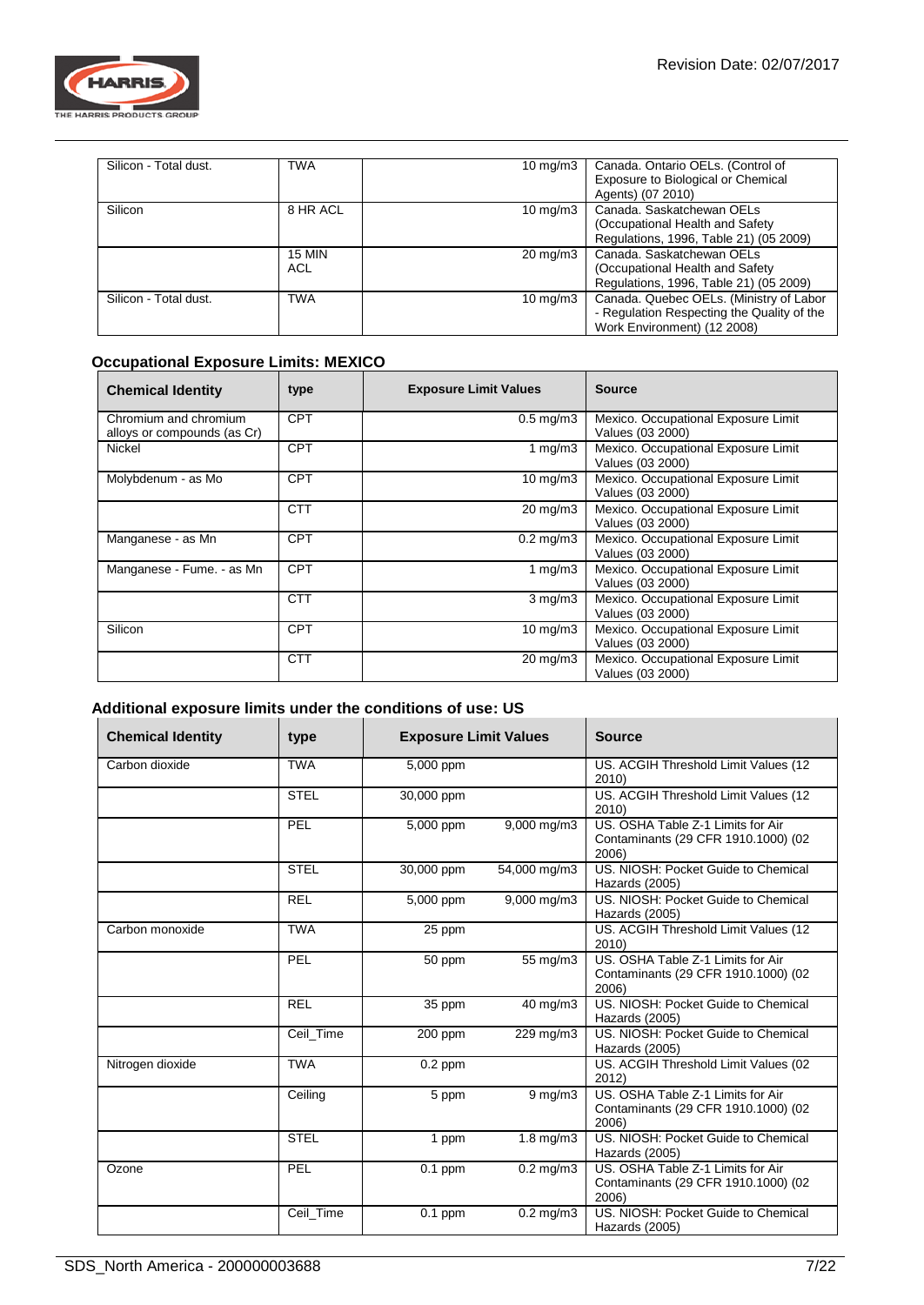

|                                             | <b>TWA</b>   | $0.05$ ppm |                        | US. ACGIH Threshold Limit Values (03<br>2014)                                      |
|---------------------------------------------|--------------|------------|------------------------|------------------------------------------------------------------------------------|
|                                             | <b>TWA</b>   | $0.20$ ppm |                        | US. ACGIH Threshold Limit Values (03<br>2014)                                      |
|                                             | <b>TWA</b>   | $0.10$ ppm |                        | US. ACGIH Threshold Limit Values (03<br>2014)                                      |
|                                             | <b>TWA</b>   | $0.08$ ppm |                        | US. ACGIH Threshold Limit Values (03<br>2014)                                      |
| Manganese - Fume. - as Mn                   | Ceiling      |            | $5 \,\mathrm{mg/m3}$   | US. OSHA Table Z-1 Limits for Air<br>Contaminants (29 CFR 1910.1000) (02<br>2006)  |
|                                             | <b>REL</b>   |            | 1 $mg/m3$              | US. NIOSH: Pocket Guide to Chemical<br>Hazards (2005)                              |
|                                             | <b>STEL</b>  |            | $3$ mg/m $3$           | US. NIOSH: Pocket Guide to Chemical<br>Hazards (2005)                              |
| Manganese - Inhalable<br>fraction. - as Mn  | <b>TWA</b>   |            | $0.1 \text{ mg/m}$     | US. ACGIH Threshold Limit Values (03<br>2014)                                      |
| Manganese - Respirable<br>fraction. - as Mn | <b>TWA</b>   |            | $0.02$ mg/m $3$        | US. ACGIH Threshold Limit Values (03<br>2014)                                      |
| Chromium (VI) - as Cr                       | <b>TWA</b>   |            | $0.05$ mg/m $3$        | US. ACGIH Threshold Limit Values (12<br>2010)                                      |
| Chromium (VI)                               | <b>TWA</b>   |            | $0.005$ mg/m3          | US. OSHA Specifically Regulated<br>Substances (29 CFR 1910.1001-1050)<br>(02 2006) |
|                                             | OSHA_AC<br>т |            | $0.0025$ mg/m3         | US. OSHA Specifically Regulated<br>Substances (29 CFR 1910.1001-1050)<br>(02 2006) |
| Chromium (VI) - as Cr(VI)                   | <b>REL</b>   |            | $0.0002$ mg/m3         | US. NIOSH: Pocket Guide to Chemical<br>Hazards (2013)                              |
| Nickel - Inhalable fraction.                | <b>TWA</b>   |            | $1.5 \,\mathrm{mg/m}$  | US. ACGIH Threshold Limit Values (12<br>2010)                                      |
| Nickel - as Ni                              | PEL          |            | 1 $mg/m3$              | US. OSHA Table Z-1 Limits for Air<br>Contaminants (29 CFR 1910.1000) (02<br>2006)  |
|                                             | <b>REL</b>   |            | $0.015$ mg/m3          | US. NIOSH: Pocket Guide to Chemical<br>Hazards (2005)                              |
| Chromium oxide - as Cr                      | <b>TWA</b>   |            | $0.5$ mg/m $3$         | US. ACGIH Threshold Limit Values (03<br>2012)                                      |
|                                             | <b>PEL</b>   |            | $0.5$ mg/m $3$         | US. OSHA Table Z-1 Limits for Air<br>Contaminants (29 CFR 1910.1000) (02<br>2006)  |
|                                             | <b>REL</b>   |            | $\overline{0.5}$ mg/m3 | US. NIOSH: Pocket Guide to Chemical<br>Hazards (2005)                              |

## **Additional exposure limits under the conditions of use: CANADA**

| <b>Chemical Identity</b> | type        | <b>Exposure Limit Values</b> |                         | Source                                                                                                                                                                           |
|--------------------------|-------------|------------------------------|-------------------------|----------------------------------------------------------------------------------------------------------------------------------------------------------------------------------|
| Carbon dioxide           | <b>STEL</b> | 30,000 ppm                   | 54,000 mg/m3            | Canada. Alberta OELs (Occupational<br>Health & Safety Code, Schedule 1, Table<br>2) (07 2009)                                                                                    |
|                          | <b>TWA</b>  | 5,000 ppm                    | $9,000 \,\mathrm{mg/m}$ | Canada. Alberta OELs (Occupational<br>Health & Safety Code, Schedule 1, Table<br>2) (07 2009)                                                                                    |
|                          | <b>TWA</b>  | 5,000 ppm                    |                         | Canada, British Columbia OELs.<br>(Occupational Exposure Limits for<br>Chemical Substances, Occupational<br>Health and Safety Regulation 296/97, as<br>amended) (07 2007)        |
|                          | <b>STEL</b> | 15,000 ppm                   |                         | Canada. British Columbia OELs.<br>(Occupational Exposure Limits for<br><b>Chemical Substances, Occupational</b><br>Health and Safety Regulation 296/97, as<br>amended) (07 2007) |
|                          | <b>TWA</b>  | 5,000 ppm                    |                         | Canada. Manitoba OELs (Reg. 217/2006,<br>The Workplace Safety And Health Act)<br>(03 2011)                                                                                       |
|                          | <b>STEL</b> | 30,000 ppm                   |                         | Canada. Manitoba OELs (Reg. 217/2006,<br>The Workplace Safety And Health Act)<br>(03 2011)                                                                                       |
|                          | <b>STEL</b> | 30,000 ppm                   |                         | Canada. Ontario OELs. (Control of<br>Exposure to Biological or Chemical                                                                                                          |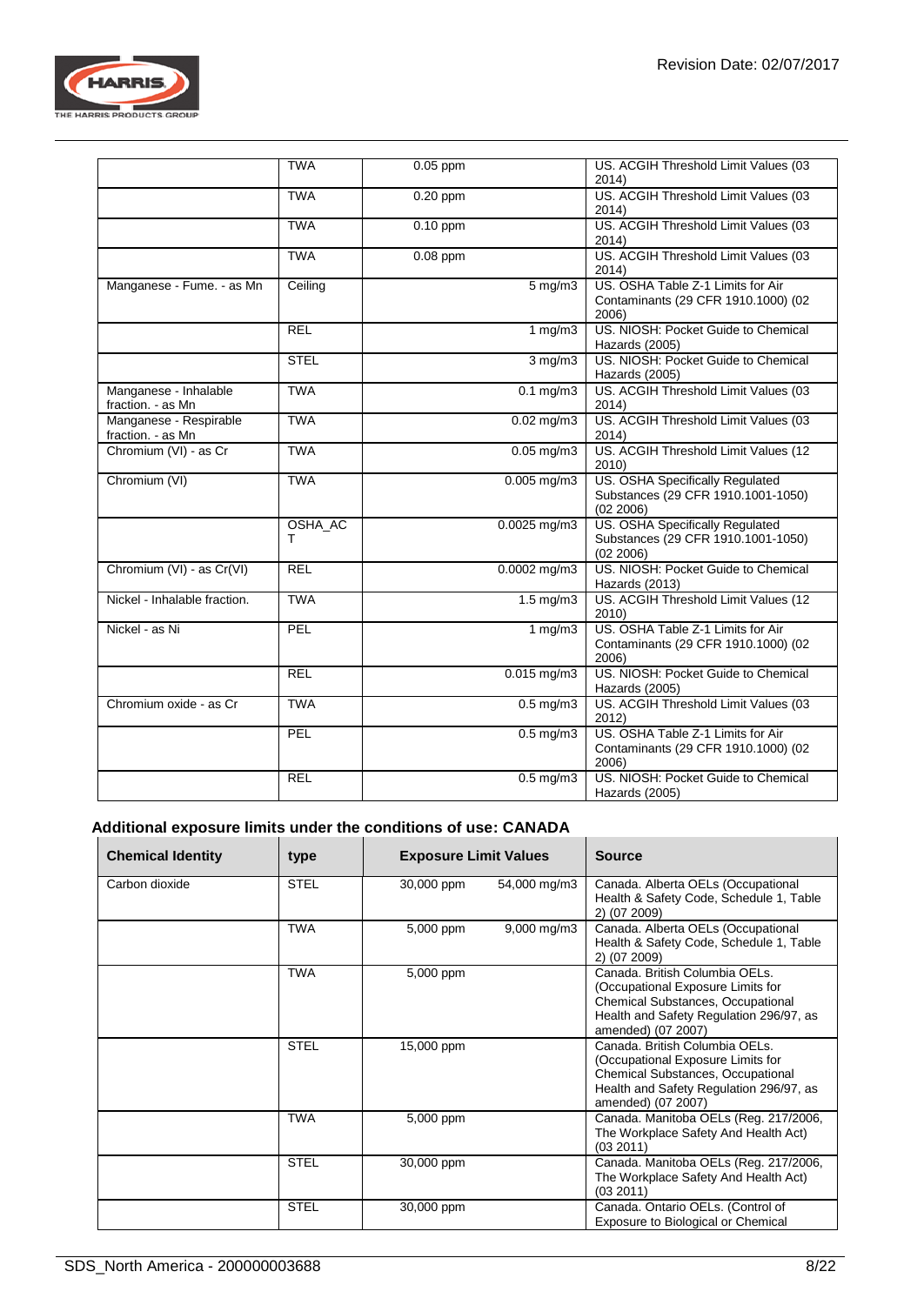

|                  |                             |                    |                      | Agents) (11 2010)                                                                                                                                                         |
|------------------|-----------------------------|--------------------|----------------------|---------------------------------------------------------------------------------------------------------------------------------------------------------------------------|
|                  | <b>TWA</b>                  | 5,000 ppm          |                      | Canada. Ontario OELs. (Control of<br>Exposure to Biological or Chemical<br>Agents) (11 2010)                                                                              |
|                  | 8 HR ACL                    | 5,000 ppm          |                      | Canada. Saskatchewan OELs<br>(Occupational Health and Safety                                                                                                              |
|                  | <b>15 MIN</b>               | 30,000 ppm         |                      | Regulations, 1996, Table 21) (05 2009)<br>Canada, Saskatchewan OELs                                                                                                       |
|                  | ACL                         |                    |                      | (Occupational Health and Safety<br>Regulations, 1996, Table 21) (05 2009)                                                                                                 |
|                  | <b>TWA</b>                  | 5,000 ppm          | 9,000 mg/m3          | Canada. Quebec OELs. (Ministry of Labor<br>- Regulation Respecting the Quality of the<br>Work Environment) (12 2008)                                                      |
|                  | <b>STEL</b>                 | 30,000 ppm         | 54,000 mg/m3         | Canada. Quebec OELs. (Ministry of Labor<br>- Regulation Respecting the Quality of the<br>Work Environment) (12 2008)                                                      |
| Carbon monoxide  | <b>TWA</b>                  | 25 ppm             | $29 \,\mathrm{mg/m}$ | Canada. Alberta OELs (Occupational<br>Health & Safety Code, Schedule 1, Table<br>2) (07 2009)                                                                             |
|                  | <b>TWA</b>                  | 25 ppm             |                      | Canada. British Columbia OELs.<br>(Occupational Exposure Limits for<br>Chemical Substances, Occupational<br>Health and Safety Regulation 296/97, as<br>amended) (07 2007) |
|                  | <b>STEL</b>                 | 100 ppm            |                      | Canada. British Columbia OELs.<br>(Occupational Exposure Limits for<br>Chemical Substances, Occupational<br>Health and Safety Regulation 296/97, as<br>amended) (07 2007) |
|                  | <b>TWA</b>                  | 25 ppm             |                      | Canada. Manitoba OELs (Reg. 217/2006,<br>The Workplace Safety And Health Act)<br>(03 2011)                                                                                |
|                  | <b>TWA</b>                  | 25 ppm             |                      | Canada. Ontario OELs. (Control of<br>Exposure to Biological or Chemical<br>Agents) (07 2010)                                                                              |
|                  | 8 HR ACL                    | 25 ppm             |                      | Canada. Saskatchewan OELs<br>(Occupational Health and Safety<br>Regulations, 1996, Table 21) (05 2009)                                                                    |
|                  | <b>15 MIN</b><br><b>ACL</b> | 190 ppm            |                      | Canada. Saskatchewan OELs<br>(Occupational Health and Safety<br>Regulations, 1996, Table 21) (05 2009)                                                                    |
|                  | <b>TWA</b>                  | 35 ppm             | 40 mg/m3             | Canada. Quebec OELs. (Ministry of Labor<br>- Regulation Respecting the Quality of the<br>Work Environment) (12 2008)                                                      |
|                  | <b>STEL</b>                 | 200 ppm            | 230 mg/m3            | Canada. Quebec OELs. (Ministry of Labor<br>- Regulation Respecting the Quality of the<br>Work Environment) (12 2008)                                                      |
| Nitrogen dioxide | <b>STEL</b>                 | 5 ppm              | $9.4$ mg/m $3$       | Canada. Alberta OELs (Occupational<br>Health & Safety Code, Schedule 1, Table<br>2) (07 2009)                                                                             |
|                  | <b>TWA</b>                  | 3 ppm              | 5.6 mg/m3            | Canada. Alberta OELs (Occupational<br>Health & Safety Code, Schedule 1, Table<br>2) (07 2009)                                                                             |
|                  | <b>CEILING</b>              | 1 ppm              |                      | Canada. British Columbia OELs.<br>(Occupational Exposure Limits for<br>Chemical Substances, Occupational<br>Health and Safety Regulation 296/97, as<br>amended) (07 2007) |
|                  | <b>TWA</b>                  | $0.2$ ppm          |                      | Canada. Manitoba OELs (Reg. 217/2006,<br>The Workplace Safety And Health Act)<br>(03 2012)                                                                                |
|                  | <b>STEL</b>                 | $\overline{5}$ ppm |                      | Canada. Ontario OELs. (Control of<br>Exposure to Biological or Chemical<br>Agents) (11 2010)                                                                              |
|                  | <b>TWA</b>                  | 3 ppm              |                      | Canada. Ontario OELs. (Control of<br>Exposure to Biological or Chemical<br>Agents) (11 2010)                                                                              |
|                  | 8 HR ACL                    | 3 ppm              |                      | Canada, Saskatchewan OELs<br>(Occupational Health and Safety<br>Regulations, 1996, Table 21) (05 2009)                                                                    |
|                  | <b>15 MIN</b><br><b>ACL</b> | 5 ppm              |                      | Canada. Saskatchewan OELs<br>(Occupational Health and Safety<br>Regulations, 1996, Table 21) (05 2009)                                                                    |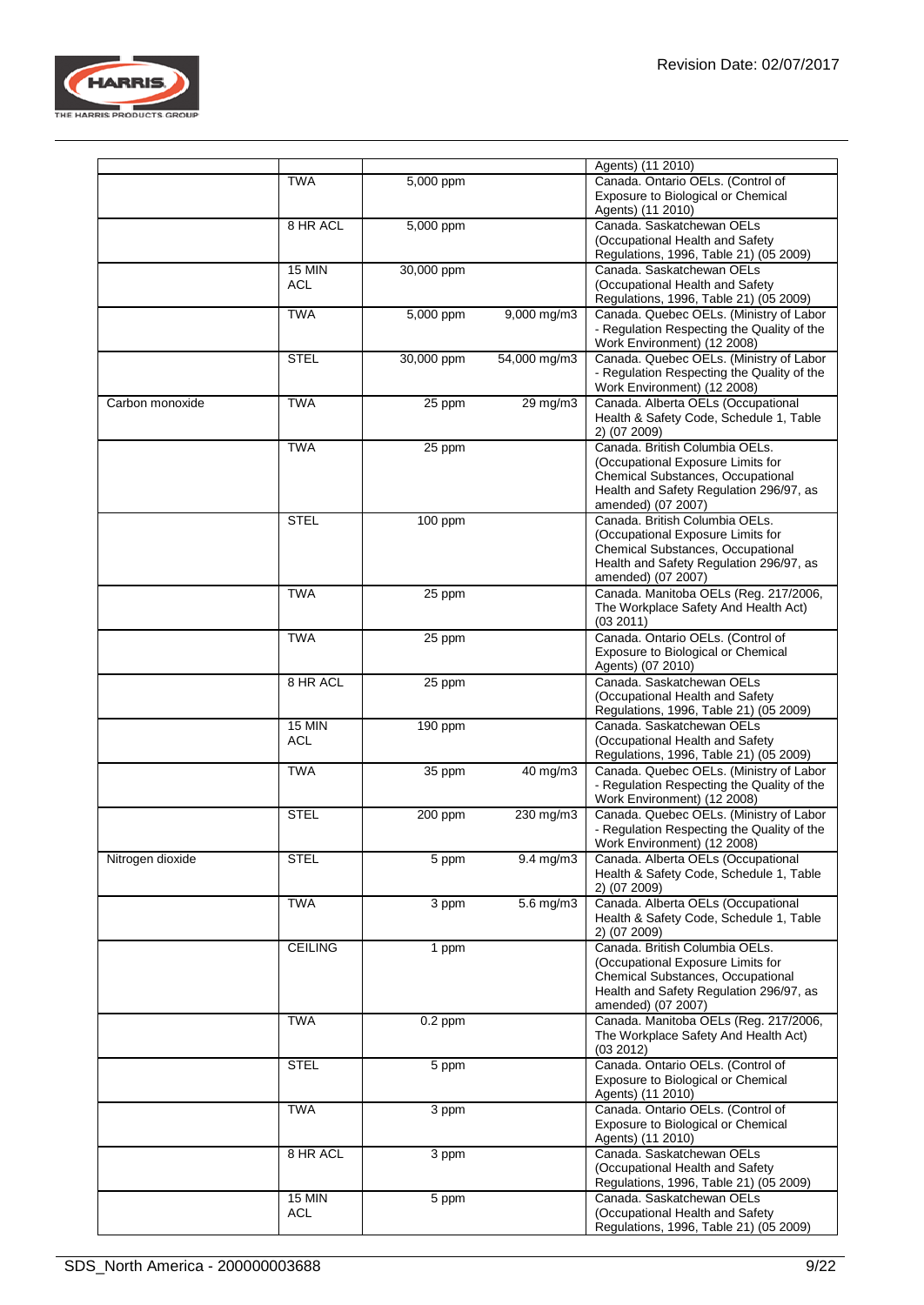

|                           | <b>TWA</b>           | 3 ppm                | $5.6$ mg/m $3$ | Canada. Quebec OELs. (Ministry of Labor<br>- Regulation Respecting the Quality of the<br>Work Environment) (12 2008)                                                      |
|---------------------------|----------------------|----------------------|----------------|---------------------------------------------------------------------------------------------------------------------------------------------------------------------------|
| Ozone                     | <b>STEL</b>          | $0.3$ ppm            | $0.6$ mg/m $3$ | Canada. Alberta OELs (Occupational<br>Health & Safety Code, Schedule 1, Table<br>2) (07 2009)                                                                             |
|                           | <b>TWA</b>           | $\overline{0.1}$ ppm | $0.2$ mg/m $3$ | Canada. Alberta OELs (Occupational<br>Health & Safety Code, Schedule 1, Table<br>2) (07 2009)                                                                             |
|                           | <b>TWA</b>           | $0.05$ ppm           |                | Canada. British Columbia OELs.<br>(Occupational Exposure Limits for<br>Chemical Substances, Occupational<br>Health and Safety Regulation 296/97, as<br>amended) (07 2007) |
|                           | <b>TWA</b>           | $0.1$ ppm            |                | Canada, British Columbia OELs.<br>(Occupational Exposure Limits for<br>Chemical Substances, Occupational<br>Health and Safety Regulation 296/97, as<br>amended) (07 2007) |
|                           | <b>TWA</b>           | $0.08$ ppm           |                | Canada. British Columbia OELs.<br>(Occupational Exposure Limits for<br>Chemical Substances, Occupational<br>Health and Safety Regulation 296/97, as<br>amended) (07 2007) |
|                           | <b>TWA</b>           | $0.2$ ppm            |                | Canada. British Columbia OELs.<br>(Occupational Exposure Limits for<br>Chemical Substances, Occupational<br>Health and Safety Regulation 296/97, as<br>amended) (07 2007) |
|                           | <b>TWA</b>           | $0.1$ ppm            | $0.2$ mg/m $3$ | Canada. Ontario OELs. (Control of<br>Exposure to Biological or Chemical<br>Agents) (07 2010)                                                                              |
|                           | <b>STEL</b>          | $0.3$ ppm            | $0.6$ mg/m $3$ | Canada. Ontario OELs. (Control of<br>Exposure to Biological or Chemical<br>Agents) (07 2010)                                                                              |
|                           | <b>15 MIN</b><br>ACL | $0.15$ ppm           |                | Canada. Saskatchewan OELs<br>(Occupational Health and Safety<br>Regulations, 1996, Table 21) (05 2009)                                                                    |
|                           | 8 HR ACL             | $0.05$ ppm           |                | Canada. Saskatchewan OELs<br>(Occupational Health and Safety<br>Regulations, 1996, Table 21) (05 2009)                                                                    |
|                           | <b>CEILING</b>       | $0.1$ ppm            | $0.2$ mg/m $3$ | Canada. Quebec OELs. (Ministry of Labor<br>- Regulation Respecting the Quality of the<br>Work Environment) (12 2008)                                                      |
|                           | <b>TWA</b>           | $0.20$ ppm           |                | Canada. Manitoba OELs (Reg. 217/2006,<br>The Workplace Safety And Health Act)<br>(03 2014)                                                                                |
|                           | <b>TWA</b>           | $0.05$ ppm           |                | Canada. Manitoba OELs (Reg. 217/2006,<br>The Workplace Safety And Health Act)<br>(03 2014)                                                                                |
|                           | <b>TWA</b>           | $0.08$ ppm           |                | Canada. Manitoba OELs (Reg. 217/2006,<br>The Workplace Safety And Health Act)<br>(03 2014)                                                                                |
|                           | <b>TWA</b>           | $0.10$ ppm           |                | Canada. Manitoba OELs (Reg. 217/2006,<br>The Workplace Safety And Health Act)<br>(03 2014)                                                                                |
| Manganese - as Mn         | <b>TWA</b>           |                      | $0.2$ mg/m $3$ | Canada. Alberta OELs (Occupational<br>Health & Safety Code, Schedule 1, Table<br>2) (07 2009)                                                                             |
|                           | <b>TWA</b>           |                      | $0.2$ mg/m $3$ | Canada, British Columbia OELs.<br>(Occupational Exposure Limits for<br>Chemical Substances, Occupational<br>Health and Safety Regulation 296/97, as<br>amended) (07 2007) |
|                           | 8 HR ACL             |                      | $0.2$ mg/m $3$ | Canada. Saskatchewan OELs<br>(Occupational Health and Safety<br>Regulations, 1996, Table 21) (05 2009)                                                                    |
|                           | <b>15 MIN</b><br>ACL |                      | $0.6$ mg/m $3$ | Canada, Saskatchewan OELs<br>(Occupational Health and Safety<br>Regulations, 1996, Table 21) (05 2009)                                                                    |
| Manganese - Fume. - as Mn | <b>TWA</b>           |                      | 1 $mg/m3$      | Canada. Quebec OELs. (Ministry of Labor<br>- Regulation Respecting the Quality of the<br>Work Environment) (12 2008)                                                      |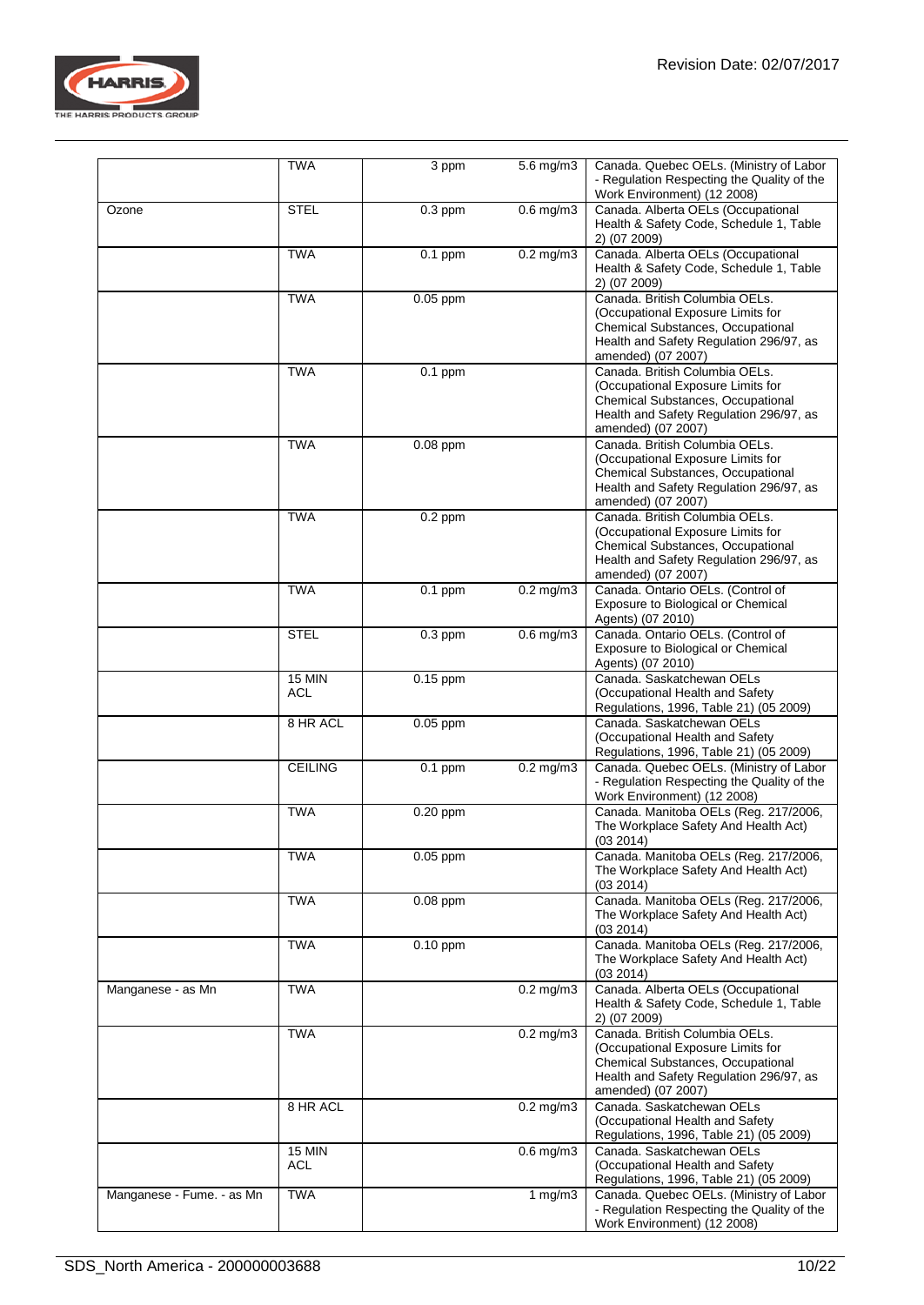

| Manganese - Dust. - as Mn                   | <b>TWA</b>                  | $5 \text{ mg/m}$         | Canada. Quebec OELs. (Ministry of Labor<br>- Regulation Respecting the Quality of the<br>Work Environment) (12 2008)                                                      |
|---------------------------------------------|-----------------------------|--------------------------|---------------------------------------------------------------------------------------------------------------------------------------------------------------------------|
| Manganese - Fume. - as Mn                   | <b>STEL</b>                 | $3$ mg/m $3$             | Canada. Quebec OELs. (Ministry of Labor<br>- Regulation Respecting the Quality of the<br>Work Environment) (12 2008)                                                      |
| Manganese - Respirable<br>fraction. - as Mn | <b>TWA</b>                  | $0.02$ mg/m $3$          | Canada. Manitoba OELs (Reg. 217/2006,<br>The Workplace Safety And Health Act)<br>(03 2014)                                                                                |
| Manganese - Inhalable<br>fraction. - as Mn  | <b>TWA</b>                  | $0.1$ mg/m $3$           | Canada. Manitoba OELs (Reg. 217/2006,<br>The Workplace Safety And Health Act)<br>(03 2014)                                                                                |
| Manganese - as Mn                           | <b>TWA</b>                  | $0.2$ mg/m $3$           | Canada. Ontario OELs. (Control of<br>Exposure to Biological or Chemical<br>Agents) (06 2015)                                                                              |
| Chromium (VI) - as Cr                       | <b>TWA</b>                  | $0.01$ mg/m3             | Canada. Alberta OELs (Occupational<br>Health & Safety Code, Schedule 1, Table<br>2) (07 2009)                                                                             |
|                                             | <b>TWA</b>                  | $0.05$ mg/m3             | Canada. Alberta OELs (Occupational<br>Health & Safety Code, Schedule 1, Table<br>2) (07 2009)                                                                             |
|                                             | <b>TWA</b>                  | $0.025$ mg/m3            | Canada. British Columbia OELs.<br>(Occupational Exposure Limits for<br>Chemical Substances, Occupational<br>Health and Safety Regulation 296/97, as<br>amended) (07 2007) |
|                                             | <b>CEILING</b>              | $0.1$ mg/m $3$           | Canada. British Columbia OELs.<br>(Occupational Exposure Limits for<br>Chemical Substances, Occupational<br>Health and Safety Regulation 296/97, as<br>amended) (07 2007) |
|                                             | <b>TWA</b>                  | $0.05$ mg/m $3$          | Canada. Manitoba OELs (Reg. 217/2006,<br>The Workplace Safety And Health Act)<br>(03 2011)                                                                                |
|                                             | <b>TWA</b>                  | $0.05 \text{ mg/m}$ 3    | Canada. Ontario OELs. (Control of<br>Exposure to Biological or Chemical<br>Agents) (11 2010)                                                                              |
|                                             | 8 HR ACL                    | $0.01$ mg/m3             | Canada. Saskatchewan OELs<br>(Occupational Health and Safety<br>Regulations, 1996, Table 21) (05 2009)                                                                    |
|                                             | 8 HR ACL                    | $0.05$ mg/m3             | Canada, Saskatchewan OELs<br>(Occupational Health and Safety<br>Regulations, 1996, Table 21) (05 2009)                                                                    |
|                                             | <b>15 MIN</b><br>ACL        | $0.03$ mg/m $3$          | Canada, Saskatchewan OELs<br>(Occupational Health and Safety<br>Regulations, 1996, Table 21) (05 2009)                                                                    |
|                                             | <b>15 MIN</b><br><b>ACL</b> | $\overline{0.1}$ 5 mg/m3 | Canada. Saskatchewan OELs<br>(Occupational Health and Safety<br>Regulations, 1996, Table 21) (05 2009)                                                                    |
|                                             | <b>TWA</b>                  | $0.05$ mg/m $3$          | Canada. Quebec OELs. (Ministry of Labor<br>- Regulation Respecting the Quality of the<br>Work Environment) (12 2008)                                                      |
|                                             | <b>TWA</b>                  | $0.01$ mg/m $3$          | Canada. Quebec OELs. (Ministry of Labor<br>- Regulation Respecting the Quality of the<br>Work Environment) (12 2008)                                                      |
| Nickel                                      | <b>TWA</b>                  | $1.5$ mg/m $3$           | Canada. Alberta OELs (Occupational<br>Health & Safety Code, Schedule 1, Table<br>2) (07 2009)                                                                             |
|                                             | <b>TWA</b>                  | $0.05$ mg/m $3$          | Canada. British Columbia OELs.<br>(Occupational Exposure Limits for<br>Chemical Substances, Occupational<br>Health and Safety Regulation 296/97, as<br>amended) (05 2013) |
| Nickel - Inhalable fraction.                | <b>TWA</b>                  | $1.5 \text{ mg/m}$ 3     | Canada. Manitoba OELs (Reg. 217/2006,<br>The Workplace Safety And Health Act)<br>(03 2011)                                                                                |
| Nickel - Inhalable fraction. -<br>as Ni     | 8 HR ACL                    | $1.5 \text{ mg/m}$ 3     | Canada. Saskatchewan OELs<br>(Occupational Health and Safety<br>Regulations, 1996, Table 21) (05 2009)                                                                    |
|                                             | <b>15 MIN</b><br>ACL        | $\overline{3}$ mg/m $3$  | Canada, Saskatchewan OELs<br>(Occupational Health and Safety<br>Regulations, 1996, Table 21) (05 2009)                                                                    |
| Nickel                                      | <b>TWA</b>                  | 1 mg/m $3$               | Canada. Quebec OELs. (Ministry of Labor                                                                                                                                   |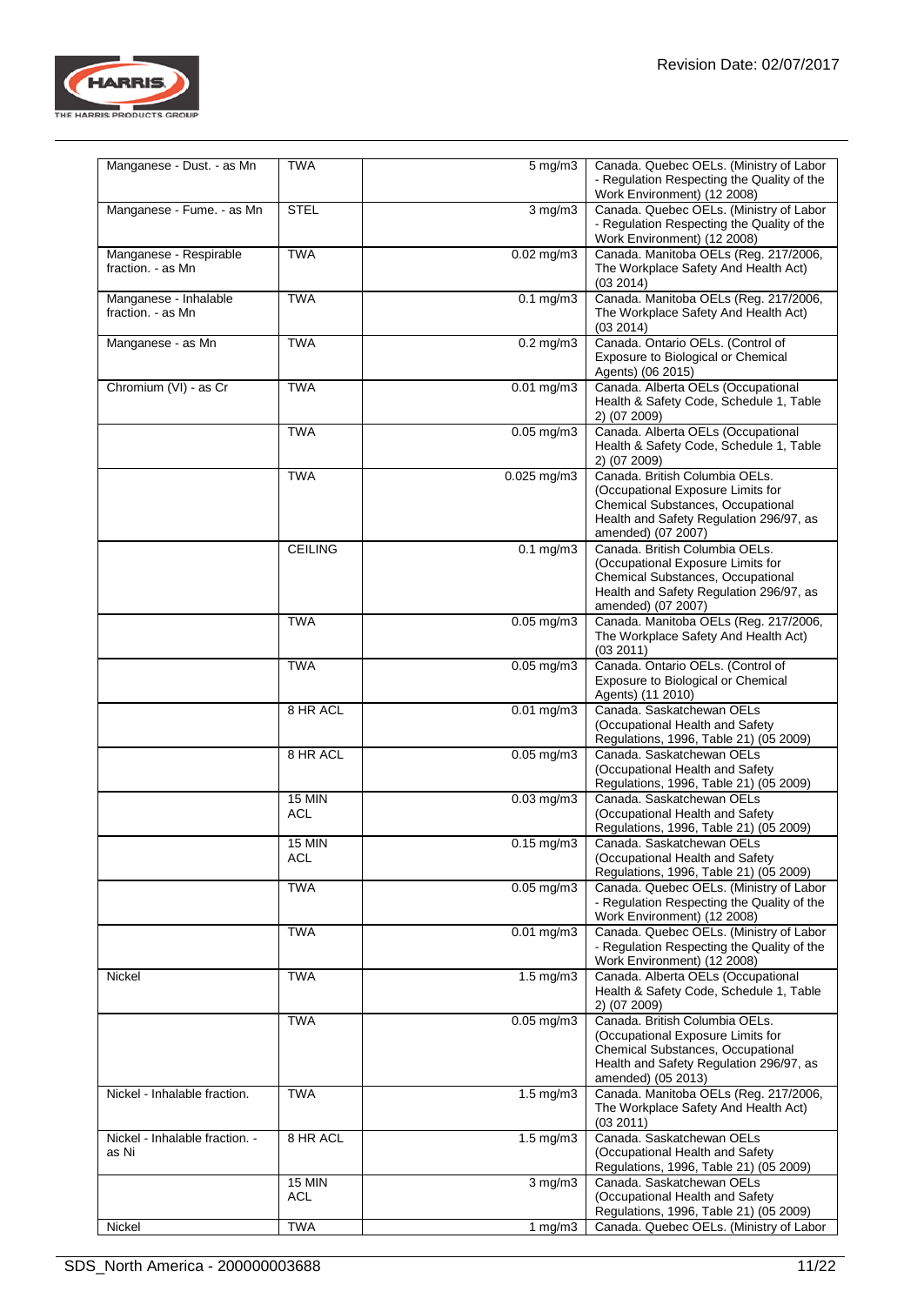

|                                         |                      |                      | - Regulation Respecting the Quality of the<br>Work Environment) (12 2008)                                                                                                 |
|-----------------------------------------|----------------------|----------------------|---------------------------------------------------------------------------------------------------------------------------------------------------------------------------|
| Nickel - Inhalable fraction. -<br>as Ni | <b>TWA</b>           | 1 mg/m $3$           | Canada. Ontario OELs. (Control of<br>Exposure to Biological or Chemical<br>Agents) (06 2015)                                                                              |
| Chromium oxide - as Cr                  | <b>TWA</b>           | $0.5 \text{ mg/m}$ 3 | Canada. Alberta OELs (Occupational<br>Health & Safety Code, Schedule 1, Table<br>2) (07 2009)                                                                             |
|                                         | <b>TWA</b>           | $0.5 \text{ mg/m}$ 3 | Canada, British Columbia OELs.<br>(Occupational Exposure Limits for<br>Chemical Substances, Occupational<br>Health and Safety Regulation 296/97, as<br>amended) (09 2011) |
|                                         | <b>TWA</b>           | $0.5 \text{ mg/m}$ 3 | Canada. Manitoba OELs (Reg. 217/2006,<br>The Workplace Safety And Health Act)<br>(03 2012)                                                                                |
|                                         | <b>TWA</b>           | $0.5$ mg/m $3$       | Canada. Ontario OELs. (Control of<br>Exposure to Biological or Chemical<br>Agents) (11 2010)                                                                              |
|                                         | 8 HR ACL             | $0.5$ mg/m $3$       | Canada, Saskatchewan OELs<br>(Occupational Health and Safety<br>Regulations, 1996, Table 21) (05 2009)                                                                    |
|                                         | 15 MIN<br><b>ACL</b> | $1.5 \text{ mg/m}$   | Canada, Saskatchewan OELs<br>(Occupational Health and Safety<br>Regulations, 1996, Table 21) (05 2009)                                                                    |

## **Additional exposure limits under the conditions of use: MEXICO**

| <b>Chemical Identity</b>  | type       | <b>Exposure Limit Values</b> |                         | <b>Source</b>                                           |
|---------------------------|------------|------------------------------|-------------------------|---------------------------------------------------------|
| Carbon dioxide            | CPT        | 5,000 ppm                    | 9,000 mg/m3             | Mexico. Occupational Exposure Limit<br>Values (03 2000) |
|                           | <b>CTT</b> | 15,000 ppm                   | 27,000 mg/m3            | Mexico. Occupational Exposure Limit<br>Values (03 2000) |
| Carbon monoxide           | <b>CTT</b> | 400 ppm                      | 400 mg/m3               | Mexico. Occupational Exposure Limit<br>Values (03 2000) |
|                           | <b>CPT</b> | 50 ppm                       | 55 mg/m3                | Mexico. Occupational Exposure Limit<br>Values (03 2000) |
| Nitrogen dioxide          | <b>CTT</b> | 5 ppm                        | $10$ mg/m $3$           | Mexico. Occupational Exposure Limit<br>Values (03 2000) |
|                           | CPT        | 3 ppm                        | $6$ mg/m $3$            | Mexico. Occupational Exposure Limit<br>Values (03 2000) |
| Ozone                     | P          | $\overline{0}.1$ ppm         | $0.2 \,\mathrm{mg/m}$ 3 | Mexico. Occupational Exposure Limit<br>Values (03 2000) |
| Manganese - as Mn         | <b>CPT</b> |                              | $0.2$ mg/m $3$          | Mexico. Occupational Exposure Limit<br>Values (03 2000) |
| Manganese - Fume. - as Mn | <b>CPT</b> |                              | 1 $mg/m3$               | Mexico. Occupational Exposure Limit<br>Values (03 2000) |
|                           | <b>CTT</b> |                              | $3$ mg/m $3$            | Mexico. Occupational Exposure Limit<br>Values (03 2000) |
| Chromium (VI)             | CPT        |                              | $0.05$ mg/m $3$         | Mexico. Occupational Exposure Limit<br>Values (03 2000) |
|                           | <b>CPT</b> |                              | $0.01$ mg/m $3$         | Mexico. Occupational Exposure Limit<br>Values (03 2000) |
| <b>Nickel</b>             | <b>CPT</b> |                              | 1 $mg/m3$               | Mexico. Occupational Exposure Limit<br>Values (03 2000) |
| Chromium oxide            | <b>CPT</b> |                              | $0.5$ mg/m $3$          | Mexico. Occupational Exposure Limit<br>Values (03 2000) |

#### **Appropriate Engineering Controls**

**Ventilation:** Use enough ventilation, local exhaust at the arc, or both to keep the fumes and gases from the worker's breathing zone and the general area. Train the welder to keep his head out of the fumes. **Keep exposure as low as possible.**

# **Individual protection measures, such as personal protective equipment**

**Exposure Guidelines:** Threshold Limit Values (TLVs) and Biological Exposure Indices (BEIs) are values published by the American Conference of Government Industrial Hygienists (ACGIH). ACGIH Statement of Positions Regarding the TLVs® and BEIs® states that the TLV-TWA should be used as a guide in the control of health hazards and should not be used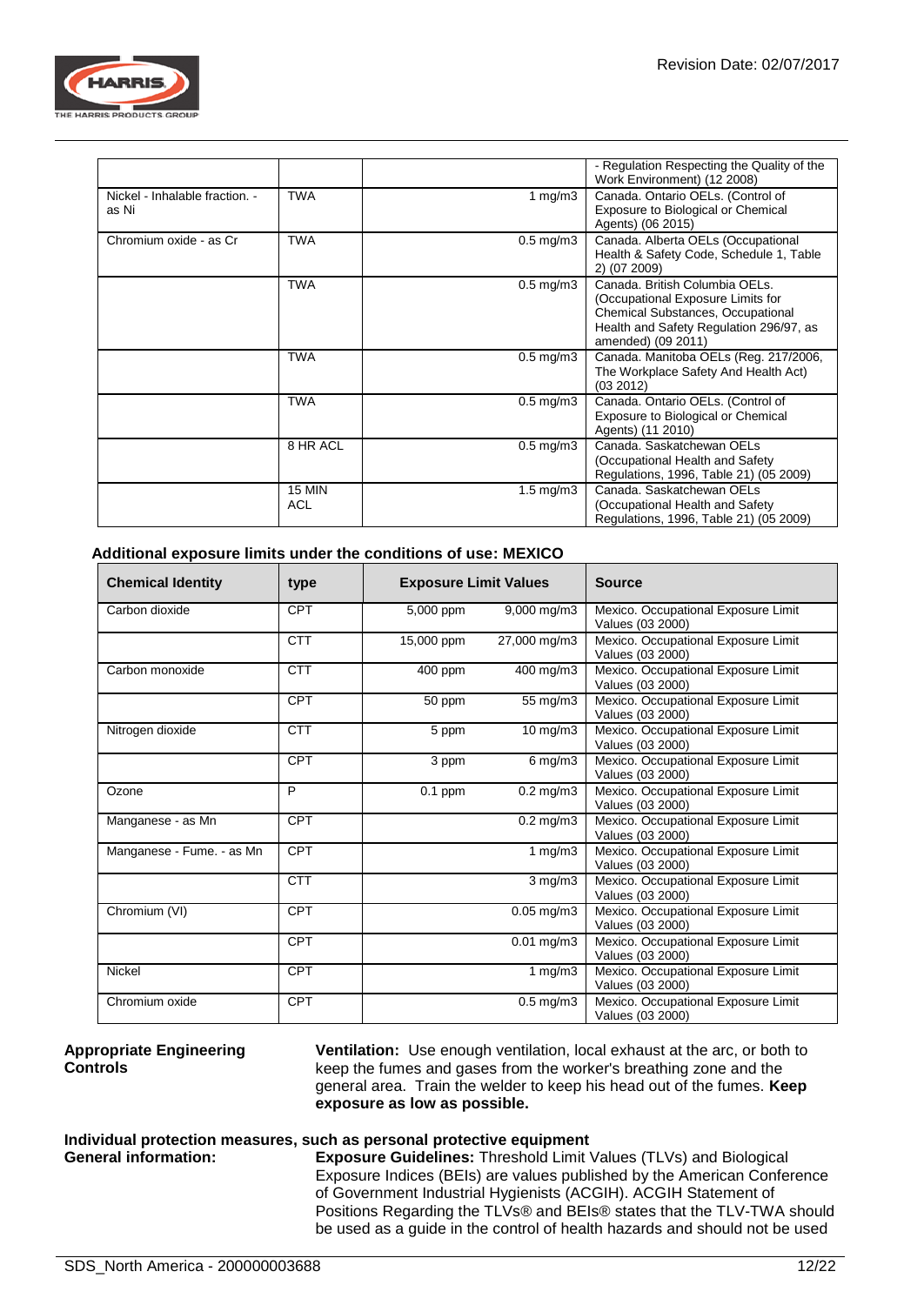

|                                                   | to indicate a fine line between safe and dangerous exposures. See Section<br>10 for information on potential fume constituents of health interest.<br>Threshold Limit Values are figures published by the American Conference<br>of Government Industrial Hygienists.                                                                                                                                                                                                                                                                                                                                                                               |
|---------------------------------------------------|-----------------------------------------------------------------------------------------------------------------------------------------------------------------------------------------------------------------------------------------------------------------------------------------------------------------------------------------------------------------------------------------------------------------------------------------------------------------------------------------------------------------------------------------------------------------------------------------------------------------------------------------------------|
|                                                   | Maximum Fume Exposure Guideline™ (MFEG)™ for this product (based<br>on content of Manganese) is 0.2 mg/m3. This exposure guideline is<br>calculated using the most conservative value of the ACGIH TLV or OSHA<br>PEL for the stated substance. If your local applicable exposure limits are<br>lower than the ACGIH TLV or OSHA PEL for any of the metallic substances<br>listed in Section 2 or 3 of this SDS, you must take that into consideration<br>before utilizing or applying this guideline.                                                                                                                                              |
| <b>Eye/face protection:</b>                       | Wear helmet or use face shield with filter lens shade number 12 or darker<br>for open arc processes - or follow the recommendations as specified in<br>ANSI Z49.1, Section 4, based on your process and settings. No specific<br>lens shade recommendation for submerged arc or electroslag processes.<br>Shield others by providing appropriate screens and flash goggles.                                                                                                                                                                                                                                                                         |
| <b>Skin Protection</b><br><b>Hand Protection:</b> | Wear protective gloves. Suitable gloves can be recommended by the glove<br>supplier.                                                                                                                                                                                                                                                                                                                                                                                                                                                                                                                                                                |
| Other:                                            | Protective Clothing: Wear hand, head, and body protection which help to<br>prevent injury from radiation, sparks and electrical shock. See Z49.1. At a<br>minimum this includes welder's gloves and a protective face shield, and<br>may include arm protectors, aprons, hats, shoulder protection, as well as<br>dark substantial clothing. Wear dry gloves free of holes or split seams.<br>Train the welder not to permit electrically live parts or electrodes to contact<br>skin or clothing or gloves if they are wet. Insulate yourself from the work<br>piece and ground using dry plywood, rubber mats or other dry insulation.            |
| <b>Respiratory Protection:</b>                    | Keep your head out of fumes. Use enough ventilation and local exhaust to<br>keep fumes and gases from your breathing zone and the general area. An<br>approved respirator should be used unless exposure assessments are<br>below applicable exposure limits.                                                                                                                                                                                                                                                                                                                                                                                       |
| <b>Hygiene measures:</b>                          | Do not eat, drink or smoke when using the product. Always observe good<br>personal hygiene measures, such as washing after handling the material<br>and before eating, drinking, and/or smoking. Routinely wash work clothing<br>and protective equipment to remove contaminants. Determine the<br>composition and quantity of fumes and gases to which workers are<br>exposed by taking an air sample from inside the welder's helmet if worn or<br>in the worker's breathing zone. Improve ventilation if exposures are not<br>below limits. See ANSI/AWS F1.1, F1.2, F1.3 and F1.5, available from the<br>American Welding Society, www.aws.org. |

## **9. PHYSICAL AND CHEMICAL PROPERTIES**

| Appearance:                          | Solid welding wire or rod. |
|--------------------------------------|----------------------------|
| <b>Physical state:</b>               | Solid                      |
| Form:                                | Solid                      |
| Color:                               | No data available.         |
| Odor:                                | No data available.         |
| Odor threshold:                      | No data available.         |
| pH:                                  | No data available.         |
| <b>Melting point/freezing point:</b> | No data available.         |
|                                      |                            |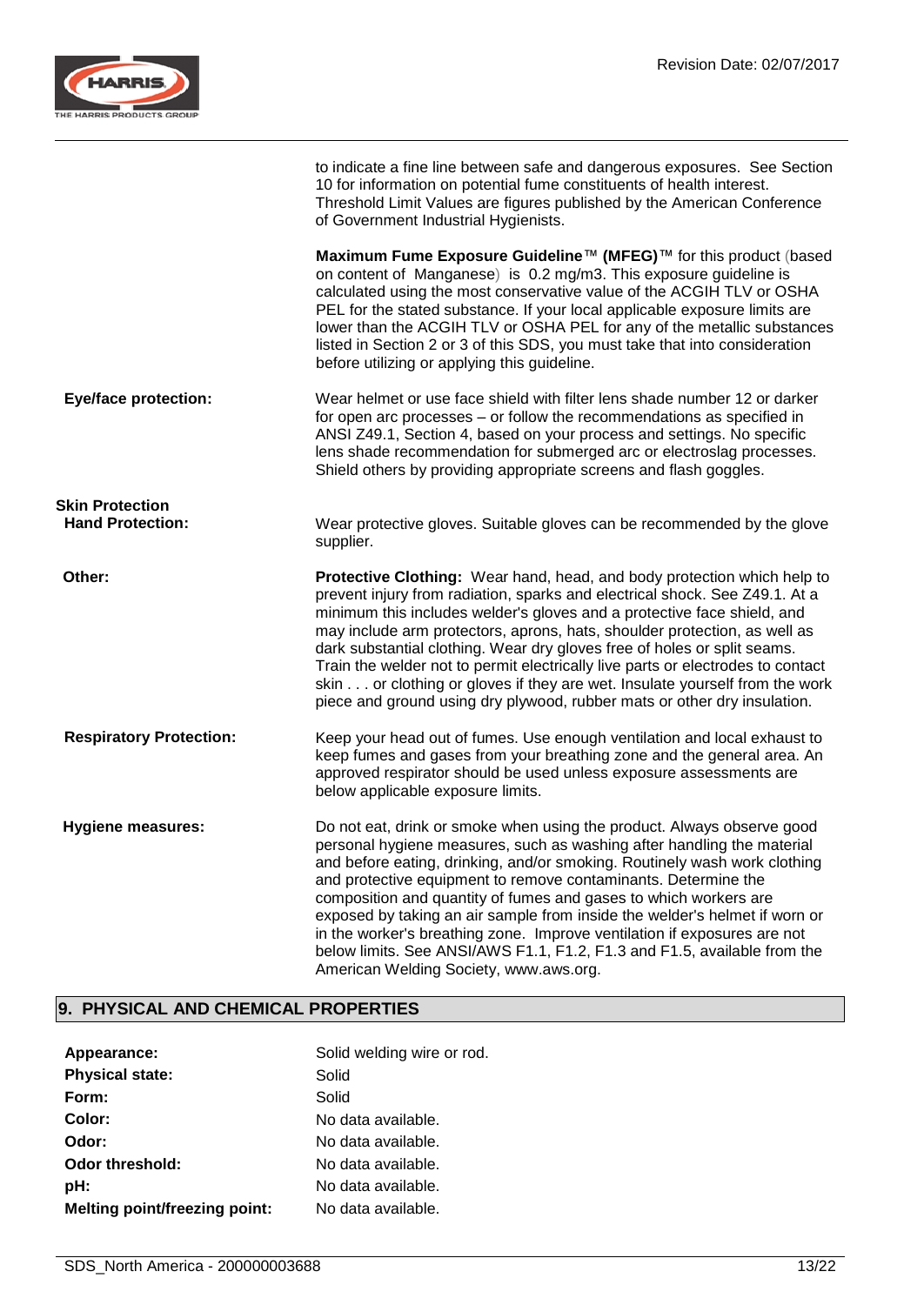

| Initial boiling point and boiling<br>range:           | No data available. |
|-------------------------------------------------------|--------------------|
| <b>Flash Point:</b>                                   | No data available. |
| <b>Evaporation rate:</b>                              | No data available. |
| Flammability (solid, gas):                            | No data available. |
| Upper/lower limit on flammability or explosive limits |                    |
| Flammability limit - upper (%):                       | No data available. |
| Flammability limit - lower (%):                       | No data available. |
| Explosive limit - upper (%):                          | No data available. |
| Explosive limit - lower (%):                          | No data available. |
| Vapor pressure:                                       | No data available. |
| <b>Vapor density:</b>                                 | No data available. |
| Density:                                              | No data available. |
| <b>Relative density:</b>                              | No data available. |
| Solubility(ies)                                       |                    |
| <b>Solubility in water:</b>                           | No data available. |
| Solubility (other):                                   | No data available. |
| <b>Partition coefficient (n-</b>                      | No data available. |
| octanol/water):                                       |                    |
| <b>Auto-ignition temperature:</b>                     | No data available. |
| <b>Decomposition temperature:</b>                     | No data available. |
| <b>Viscosity:</b>                                     | No data available. |

## **10. STABILITY AND REACTIVITY**

| <b>Reactivity:</b>                                 | The product is non-reactive under normal conditions of use, storage and<br>transport.                                                                                                                                                                                                                                                                                                                                                                                                                                                                                                                                                                                                                                                                               |  |
|----------------------------------------------------|---------------------------------------------------------------------------------------------------------------------------------------------------------------------------------------------------------------------------------------------------------------------------------------------------------------------------------------------------------------------------------------------------------------------------------------------------------------------------------------------------------------------------------------------------------------------------------------------------------------------------------------------------------------------------------------------------------------------------------------------------------------------|--|
| <b>Chemical Stability:</b>                         | Material is stable under normal conditions.                                                                                                                                                                                                                                                                                                                                                                                                                                                                                                                                                                                                                                                                                                                         |  |
| <b>Possibility of hazardous</b><br>reactions:      | None under normal conditions.                                                                                                                                                                                                                                                                                                                                                                                                                                                                                                                                                                                                                                                                                                                                       |  |
| <b>Conditions to avoid:</b>                        | Avoid heat or contamination.                                                                                                                                                                                                                                                                                                                                                                                                                                                                                                                                                                                                                                                                                                                                        |  |
| <b>Incompatible Materials:</b>                     | Strong acids. Strong oxidizing substances. Strong bases.                                                                                                                                                                                                                                                                                                                                                                                                                                                                                                                                                                                                                                                                                                            |  |
| <b>Hazardous Decomposition</b><br><b>Products:</b> | Fumes and gases from welding and allied processes cannot be classified<br>simply. The composition and quantity of both are dependent upon the metal<br>being welded, the process, procedure and electrodes used. Other<br>conditions which also influence the composition and quantity of the fumes<br>and gases to which workers may be exposed include: coatings on the metal<br>being welded (such as paint, plating, or galvanizing), the number of welders<br>and the volume of the worker area, the quality and amount of ventilation,<br>the position of the welder's head with respect to the fume plume, as well as<br>the presence of contaminants in the atmosphere (such as chlorinated<br>hydrocarbon vapors from cleaning and degreasing activities.) |  |
|                                                    | When the electrode is consumed, the fume and gas decomposition<br>products generated are different in percent and form from the ingredients<br>listed in Section 3. Decomposition products of normal operation include<br>those originating from the volatilization, reaction, or oxidation of the<br>materials shown in Section 3, plus those from the base metal and coating,<br>etc., as noted above. Reasonably expected fume constituents produced<br>during arc welding include the oxides of iron, manganese and other metals                                                                                                                                                                                                                                |  |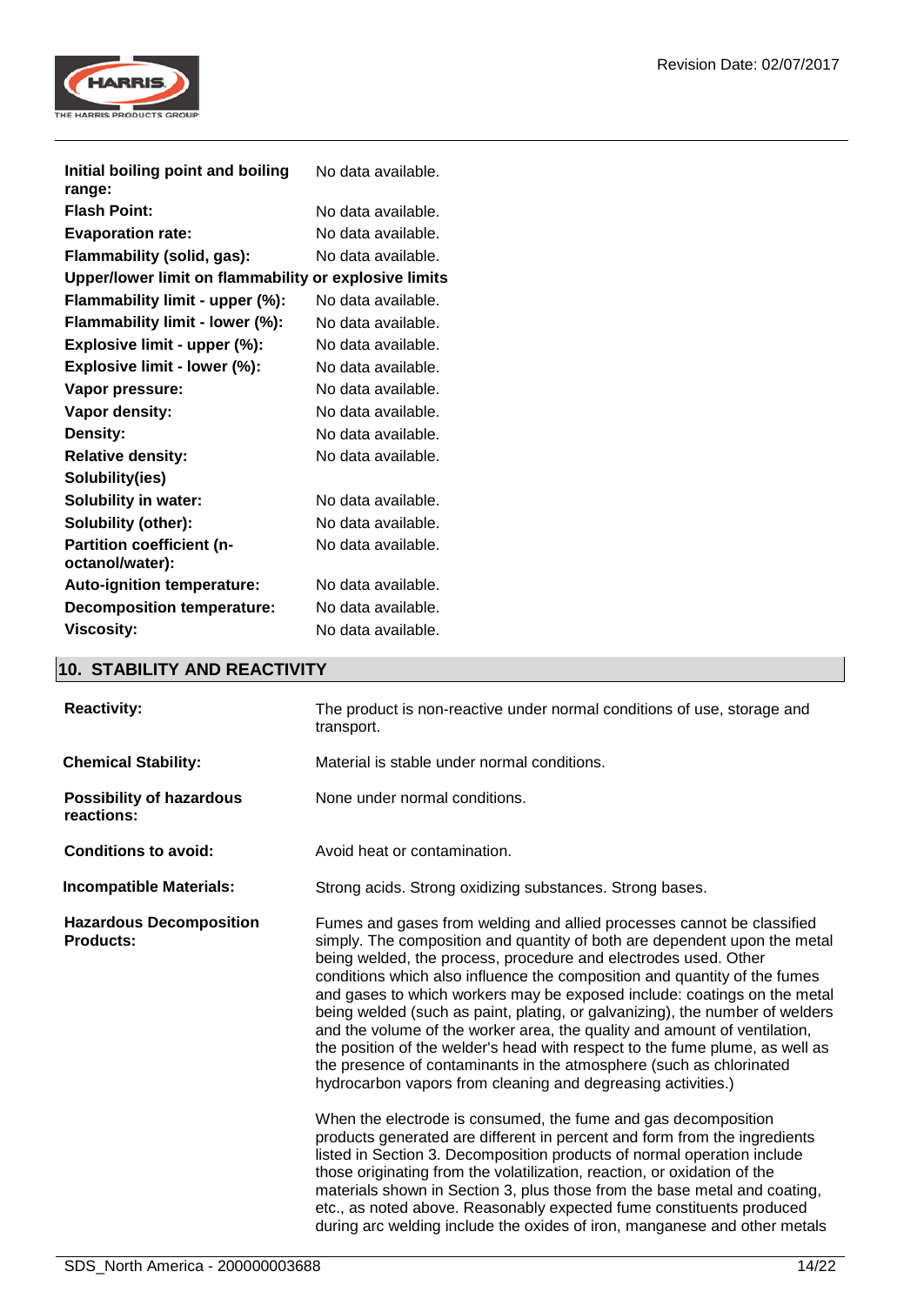

present in the welding consumable or base metal. Hexavalent chromium compounds may be in the welding fume of consumables or base metals which contain chromium. Gaseous and particulate fluoride may be in the welding fume of consumables which contain fluoride. Gaseous reaction products may include carbon monoxide and carbon dioxide. Ozone and nitrogen oxides may be formed by the radiation from the arc.

## **11. TOXICOLOGICAL INFORMATION**

## **Information on likely routes of exposure Inhalation:** Potential chronic health hazards related to the use of welding consumables are most applicable to the inhalation route of exposure. Refer to Inhalation statements in Section 11. **Skin Contact:** Arc rays can burn skin. Skin cancer has been reported. **Eye contact:** Arc rays can injure eyes. **Ingestion:** Health injuries from ingestion are not known or expected under normal use.

## **Symptoms related to the physical, chemical and toxicological characteristics**

**Inhalation:** Short-term (acute) overexposure to fumes and gases from welding and allied processes may result in discomfort such as metal fume fever, dizziness, nausea, or dryness or irritation of nose, throat, or eyes. May aggravate pre-existing respiratory problems (e.g. asthma, emphysema). Long-term (chronic) overexposure to fumes and gases from welding and allied processes can lead to siderosis (iron deposits in lung), central nervous system effects, bronchitis and other pulmonary effects.

#### **Information on toxicological effects**

| Acute toxicity (list all possible routes of exposure)<br>Oral |                                          |  |
|---------------------------------------------------------------|------------------------------------------|--|
| Product:<br>Specified substance(s):<br><b>Iron</b>            | Not classified                           |  |
|                                                               | LD 50 (Rat): 98.6 g/kg                   |  |
| Dermal<br><b>Product:</b>                                     | Not classified                           |  |
| <b>Inhalation</b><br>Product:                                 | Not classified                           |  |
| <b>Repeated dose toxicity</b><br>Product:                     | Not classified                           |  |
| <b>Skin Corrosion/Irritation</b><br><b>Product:</b>           | Not classified                           |  |
| <b>Serious Eye Damage/Eye Irritation</b><br>Product:          | Not classified                           |  |
| <b>Respiratory or Skin Sensitization</b><br><b>Product:</b>   | Not classified                           |  |
| Carcinogenicity<br>Product:                                   | Arc rays: Skin cancer has been reported. |  |
|                                                               |                                          |  |

## **IARC Monographs on the Evaluation of Carcinogenic Risks to Humans:**

Nickel Overall evaluation: 2B. Possibly carcinogenic to humans.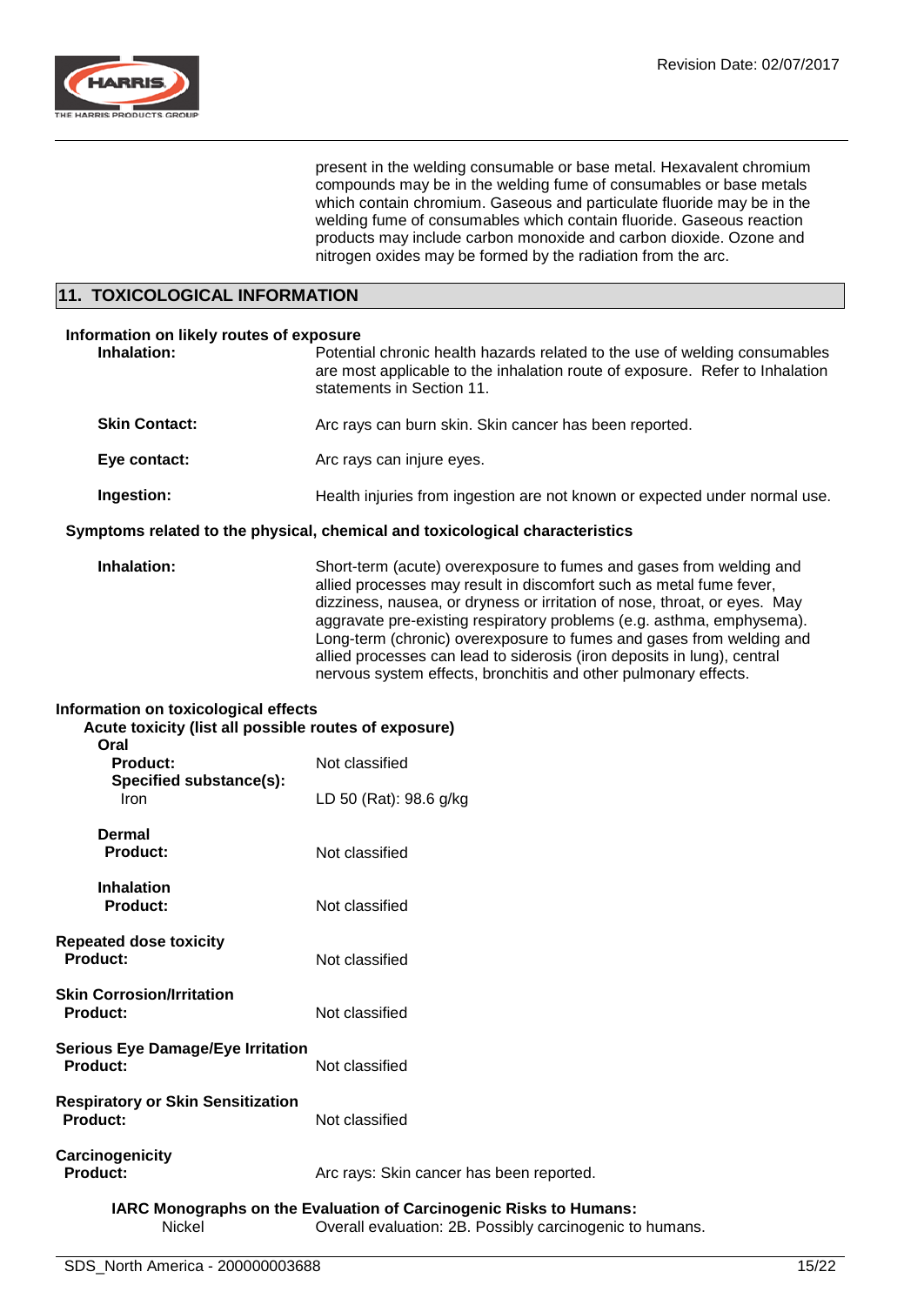

# **US. National Toxicology Program (NTP) Report on Carcinogens:**

Reasonably Anticipated to be a Human Carcinogen.

#### **US. OSHA Specifically Regulated Substances (29 CFR 1910.1001-1050):**

No carcinogenic components identified

| <b>Germ Cell Mutagenicity</b><br>In vitro<br><b>Product:</b>                 | Not classified                                                                                                                                                                                                                                                                                                                                                                                                                                                                                                                                                                |
|------------------------------------------------------------------------------|-------------------------------------------------------------------------------------------------------------------------------------------------------------------------------------------------------------------------------------------------------------------------------------------------------------------------------------------------------------------------------------------------------------------------------------------------------------------------------------------------------------------------------------------------------------------------------|
| In vivo<br><b>Product:</b>                                                   | Not classified                                                                                                                                                                                                                                                                                                                                                                                                                                                                                                                                                                |
| <b>Reproductive toxicity</b><br><b>Product:</b>                              | Not classified                                                                                                                                                                                                                                                                                                                                                                                                                                                                                                                                                                |
| <b>Specific Target Organ Toxicity - Single Exposure</b><br><b>Product:</b>   | Not classified                                                                                                                                                                                                                                                                                                                                                                                                                                                                                                                                                                |
| <b>Specific Target Organ Toxicity - Repeated Exposure</b><br><b>Product:</b> | Not classified                                                                                                                                                                                                                                                                                                                                                                                                                                                                                                                                                                |
| <b>Aspiration Hazard</b><br>Product:                                         | Not classified                                                                                                                                                                                                                                                                                                                                                                                                                                                                                                                                                                |
| Other effects:                                                               | Organic polymers may be used in the manufacture of various welding<br>consumables. Overexposure to their decomposition byproducts may result<br>in a condition known as polymer fume fever. Polymer fume fever usually<br>occurs within 4 to 8 hours of exposure with the presentation of flu like<br>symptoms, including mild pulmonary irritation with or without an increase in<br>body temperature. Signs of exposure can include an increase in white<br>blood cell count. Resolution of symptoms typically occurs quickly, usually<br>not lasting longer than 48 hours. |

**Symptoms related to the physical, chemical and toxicological characteristics under the condition of use**

| Inhalation:<br>Specified substance(s): |                                                                                                                                                                                                                                                                                                                                                                                                                                                                                                                                                                                                                         |
|----------------------------------------|-------------------------------------------------------------------------------------------------------------------------------------------------------------------------------------------------------------------------------------------------------------------------------------------------------------------------------------------------------------------------------------------------------------------------------------------------------------------------------------------------------------------------------------------------------------------------------------------------------------------------|
| Manganese                              | Overexposure to manganese fumes may affect the brain and central<br>nervous system, resulting in poor coordination, difficulty speaking, and arm<br>or leg tremor. This condition can be irreversible.                                                                                                                                                                                                                                                                                                                                                                                                                  |
| Chromium (VI)                          | Chromates may cause ulceration, perforation of the nasal septum, and<br>severe irritation of the bronchial tubes and lungs. Liver damage and<br>allergic reactions, including skin rash, have been reported. Asthma has<br>been reported in some sensitized individuals. Skin contact may result in<br>irritation, ulceration, sensitization, and contact dermatitis. Chromates<br>contain the hexavalent form of chromium. Hexavalent chromium and its<br>compounds are on the IARC (International Agency for Research on<br>Cancer) and NTP (National Toxicology Program) lists as posing a cancer<br>risk to humans. |
| <b>Nickel</b>                          | Nickel and its compounds are on the IARC and NTP lists as posing<br>respiratory cancer risk, and are skin sensitizers with symptoms ranging<br>from slight itch to severe dermatitis.                                                                                                                                                                                                                                                                                                                                                                                                                                   |

## **Additional toxicological Information under the conditions of use:**

**Acute toxicity Oral Specified substance(s):**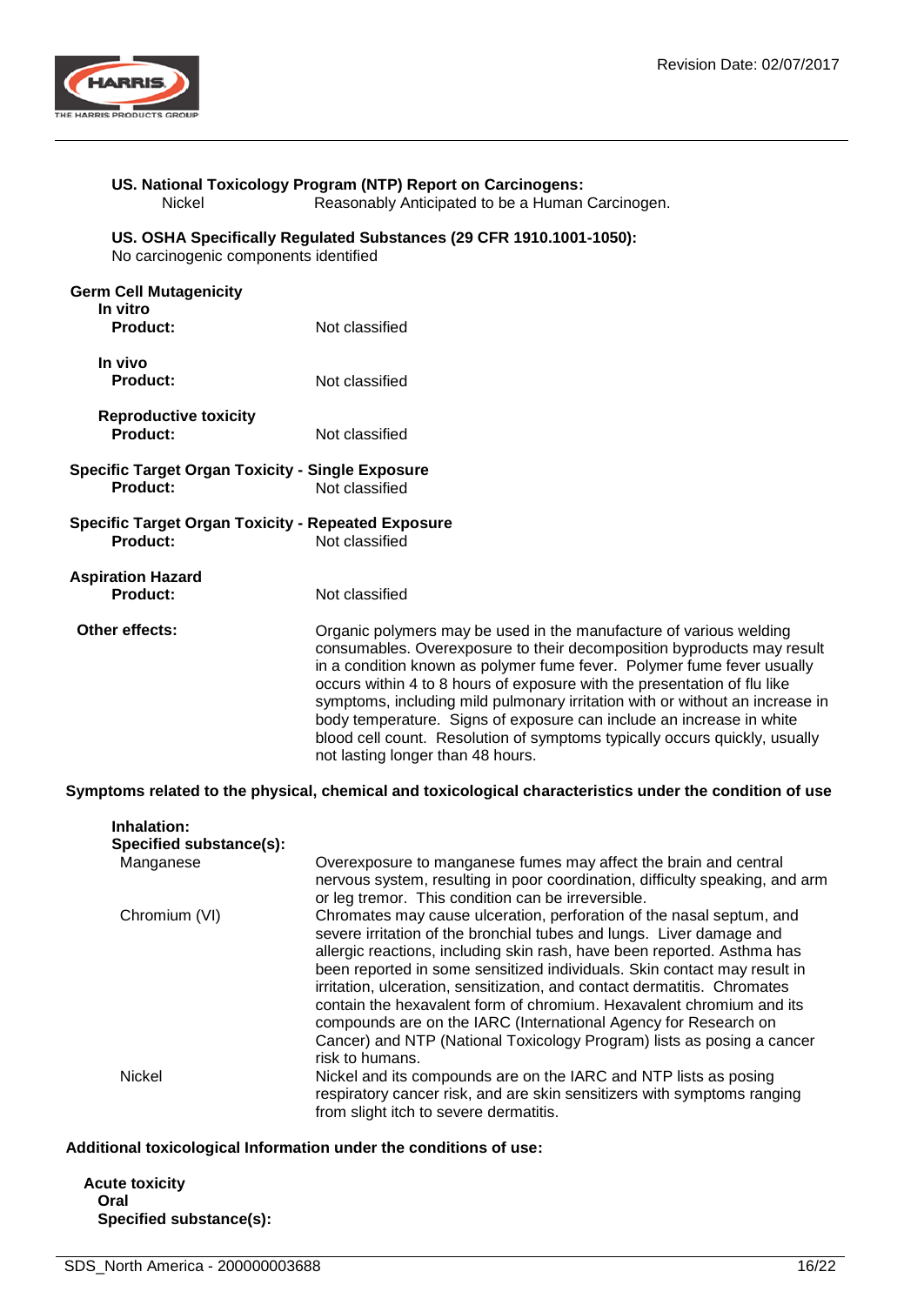

| Chromium (VI)                                                 | LD 50 (Rat): 27 - 59 mg/kg                                                                                                                        |
|---------------------------------------------------------------|---------------------------------------------------------------------------------------------------------------------------------------------------|
| <b>Inhalation</b>                                             |                                                                                                                                                   |
| Specified substance(s):                                       |                                                                                                                                                   |
| Carbon dioxide<br>Carbon monoxide                             | LC Lo (Human, 5 min): 90000 ppm<br>LC 50 (Rat, 4 h): 1,300 mg/l                                                                                   |
|                                                               | LC 50 (Rat, 4 h): 88 ppm                                                                                                                          |
| Nitrogen dioxide<br>Ozone                                     | LC Lo (Human, 30 min): 50 ppm                                                                                                                     |
| Chromium (VI)                                                 | LC 50 (Rat, 4 h): 33 - 70 mg/m3                                                                                                                   |
|                                                               |                                                                                                                                                   |
| Carcinogenicity<br>Specified substance(s):                    | IARC Monographs on the Evaluation of Carcinogenic Risks to Humans:                                                                                |
| Chromium (VI)                                                 | Overall evaluation: 1. Carcinogenic to humans.                                                                                                    |
| Nickel                                                        | Overall evaluation: 2B. Possibly carcinogenic to humans.                                                                                          |
| Chromium oxide                                                | Overall evaluation: 3. Not classifiable as to carcinogenicity to humans.                                                                          |
|                                                               |                                                                                                                                                   |
| Specified substance(s):                                       | US. National Toxicology Program (NTP) Report on Carcinogens:                                                                                      |
| Chromium (VI)                                                 | Known To Be Human Carcinogen.                                                                                                                     |
| <b>Nickel</b>                                                 | Reasonably Anticipated to be a Human Carcinogen.                                                                                                  |
| Specified substance(s):                                       | US. OSHA Specifically Regulated Substances (29 CFR 1910.1001-1050):                                                                               |
| Chromium (VI)<br>Other effects:                               | Cancer                                                                                                                                            |
| Specified substance(s):                                       |                                                                                                                                                   |
| Carbon dioxide                                                | asphyxia                                                                                                                                          |
| Carbon monoxide                                               | Carboxyhemoglobinemia                                                                                                                             |
| Nitrogen dioxide                                              | Lower Respiratory Tract irritation                                                                                                                |
| Nickel                                                        | dermatitis pneumoconiosis                                                                                                                         |
| 12. ECOLOGICAL INFORMATION                                    |                                                                                                                                                   |
| <b>Ecotoxicity</b>                                            |                                                                                                                                                   |
| Acute hazards to the aquatic environment:                     |                                                                                                                                                   |
| <b>Fish</b>                                                   |                                                                                                                                                   |
| <b>Product:</b>                                               | Not classified                                                                                                                                    |
| Specified substance(s):                                       |                                                                                                                                                   |
| Nickel<br>Molybdenum                                          | LC 50 (Fathead minnow (Pimephales promelas), 96 h): 2.916 mg/l<br>LC 50 (Rainbow trout, donaldson trout (Oncorhynchus mykiss), 96 h): 800<br>mg/l |
| <b>Aquatic Invertebrates</b>                                  |                                                                                                                                                   |
| <b>Product:</b>                                               | Not classified                                                                                                                                    |
| Specified substance(s):                                       |                                                                                                                                                   |
| Nickel<br>Manganese                                           | EC 50 (Water flea (Daphnia magna), 48 h): 1 mg/l<br>EC 50 (Water flea (Daphnia magna), 48 h): 40 mg/l                                             |
| Chronic hazards to the aquatic environment:<br><b>Fish</b>    |                                                                                                                                                   |
| <b>Product:</b>                                               | Not classified                                                                                                                                    |
|                                                               |                                                                                                                                                   |
| <b>Aquatic Invertebrates</b><br><b>Product:</b>               | Not classified                                                                                                                                    |
| <b>Toxicity to Aquatic Plants</b>                             |                                                                                                                                                   |
| <b>Product:</b>                                               | Not classified                                                                                                                                    |
|                                                               |                                                                                                                                                   |
| <b>Persistence and Degradability</b><br><b>Biodegradation</b> |                                                                                                                                                   |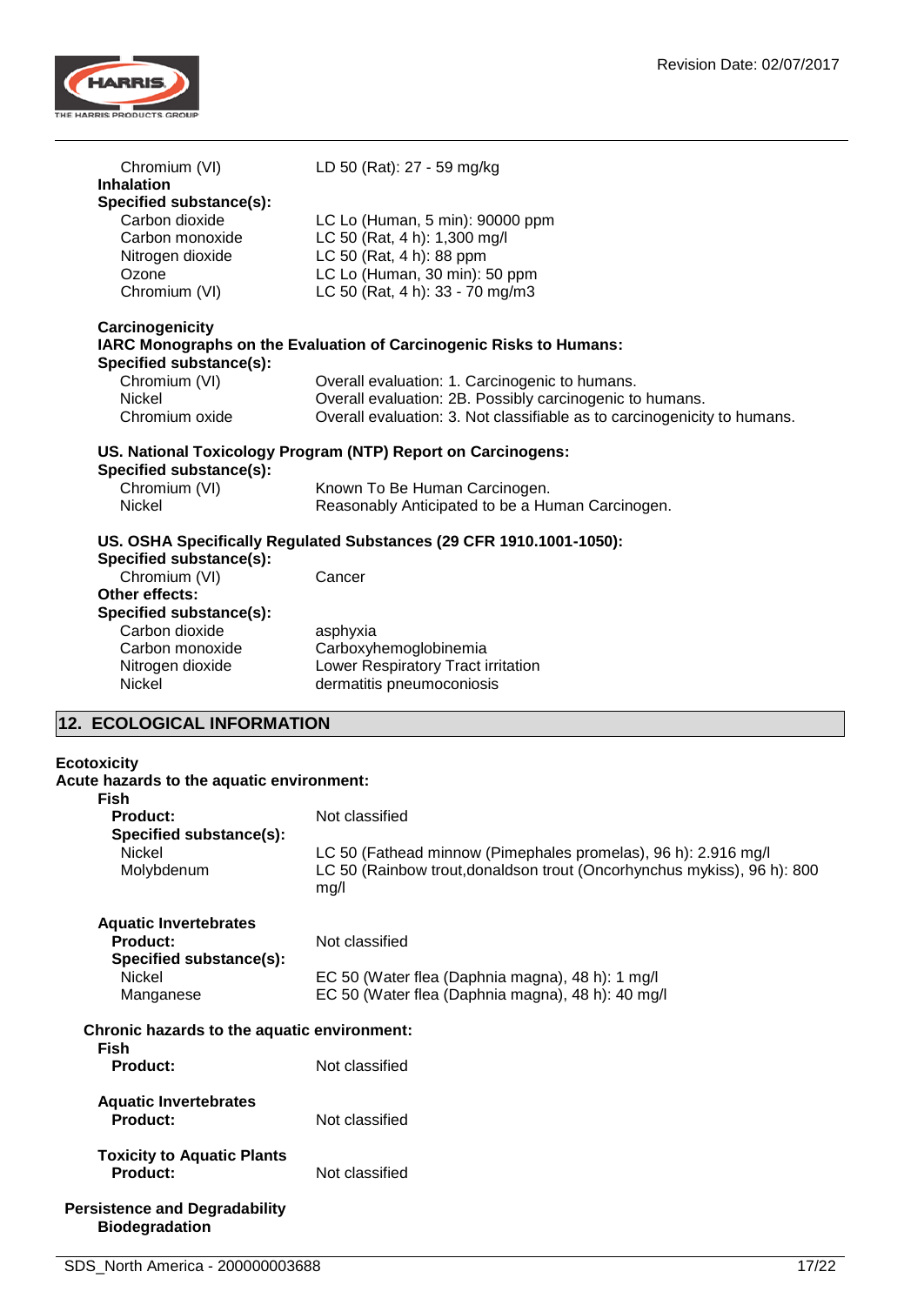

| Product:                             | No data available.                                                                                                                                               |
|--------------------------------------|------------------------------------------------------------------------------------------------------------------------------------------------------------------|
| <b>Bioaccumulative Potential</b>     |                                                                                                                                                                  |
| <b>Bioconcentration Factor (BCF)</b> |                                                                                                                                                                  |
| <b>Product:</b>                      | No data available.                                                                                                                                               |
| Specified substance(s):              |                                                                                                                                                                  |
| Nickel                               | Zebra mussel (Dreissena polymorpha), Bioconcentration Factor (BCF):<br>5,000 - 10,000 (Lotic) Bioconcentration factor calculated using dry weight<br>tissue conc |
| <b>Mobility in Soil:</b>             | No data available.                                                                                                                                               |

## **13. DISPOSAL CONSIDERATIONS**

| <b>General information:</b>    | The generation of waste should be avoided or minimized whenever<br>possible. When practical, recycle in an environmentally acceptable,<br>regulatory compliant manner. Dispose of non-recyclable products in<br>accordance with all applicable Federal, State, Provincial, and Local<br>requirements.                                                                                                                                                                                                                                                                                                                                                          |
|--------------------------------|----------------------------------------------------------------------------------------------------------------------------------------------------------------------------------------------------------------------------------------------------------------------------------------------------------------------------------------------------------------------------------------------------------------------------------------------------------------------------------------------------------------------------------------------------------------------------------------------------------------------------------------------------------------|
| <b>Disposal instructions:</b>  | Disposal of this product may be regulated as a Hazardous Waste. The<br>welding consumable and/or by-product from the welding process (including,<br>but not limited to slag, dust, etc.) may contain levels of leachable heavy<br>metals such as Barium or Chromium. Prior to disposal, a representative<br>sample must be analyzed in accordance with US EPA's Toxicity<br>Characteristic Leaching Procedure (TCLP) to determine if any constituents<br>exist above regulated threshold levels. Discard any product, residue,<br>disposable container, or liner in an environmentally acceptable manner<br>according to Federal, State and Local Regulations. |
| <b>Contaminated Packaging:</b> | Dispose of contents/container to an appropriate treatment and disposal<br>facility in accordance with applicable laws and regulations, and product<br>characteristics at time of disposal.                                                                                                                                                                                                                                                                                                                                                                                                                                                                     |

## **14. TRANSPORT INFORMATION**

| DOT<br>UN Number:<br><b>UN Proper Shipping Name:</b><br><b>Transport Hazard Class(es)</b><br>Class:<br>$Label(s)$ :<br>Packing Group:<br>Marine Pollutant: | NOT DG REGULATED<br>ΝR<br>No |
|------------------------------------------------------------------------------------------------------------------------------------------------------------|------------------------------|
| <b>IMDG</b><br>UN Number:<br><b>UN Proper Shipping Name:</b><br><b>Transport Hazard Class(es)</b><br>Class:<br>$Label(s)$ :<br>$EmS$ No.:                  | NOT DG REGULATED<br>ΝR       |
| Packing Group:<br>Marine Pollutant:                                                                                                                        | No                           |
| IATA<br>UN Number:<br>Proper Shipping Name:                                                                                                                | NOT DG REGULATED             |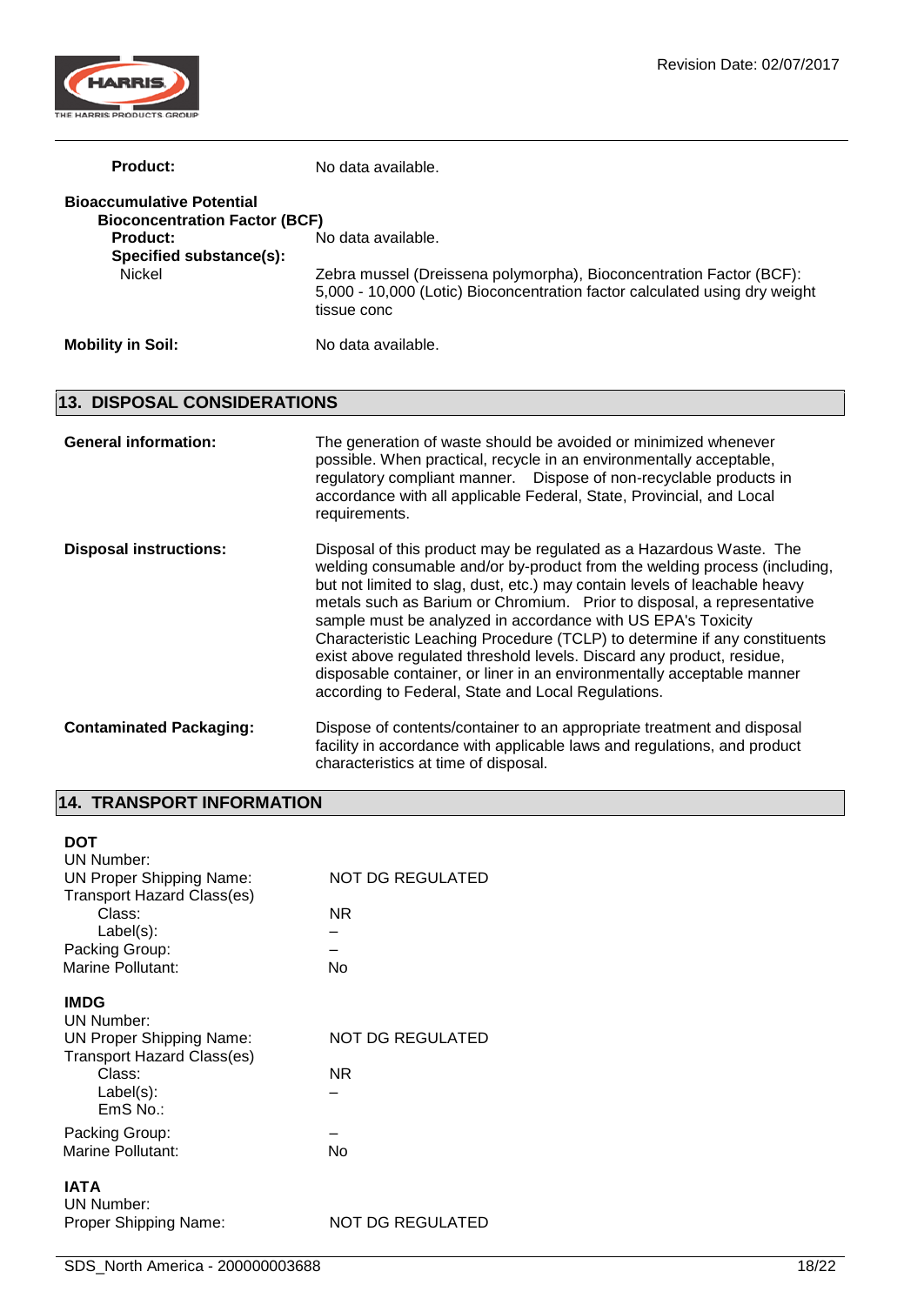

| Transport Hazard Class(es):       |                         |
|-----------------------------------|-------------------------|
| Class:                            | NR.                     |
| Label(s):                         |                         |
| Packing Group:                    |                         |
| Marine Pollutant:                 | No                      |
| Cargo aircraft only:              | Allowed.                |
| <b>TDG</b>                        |                         |
| <b>UN Number:</b>                 |                         |
| UN Proper Shipping Name:          | <b>NOT DG REGULATED</b> |
| <b>Transport Hazard Class(es)</b> |                         |
| Class:                            | NR                      |
| $Label(s)$ :                      |                         |
| Packing Group:                    |                         |
| Marine Pollutant:                 | No                      |
|                                   |                         |

## **15. REGULATORY INFORMATION**

## **US Federal Regulations**

## **TSCA Section 12(b) Export Notification (40 CFR 707, Subpt. D)**

None present or none present in regulated quantities.

## **US. OSHA Specifically Regulated Substances (29 CFR 1910.1001-1050)**

None present or none present in regulated quantities.

#### **CERCLA Hazardous Substance List (40 CFR 302.4):**

#### **Chemical Identity Reportable quantity**

# 5000lbs.

Chromium and chromium alloys or compounds (as Cr) Nickel 2001 100 Nickel 2001 100 Nickel 2001 100 Nickel 2002 100 Nickel 2002 100 Nickel 2002 100 Nickel 2003 10

## Manganese **Included in the regulation but with no data values.** See regulation for further details.

## **Superfund Amendments and Reauthorization Act of 1986 (SARA)**

#### **Hazard categories**

Not listed.

#### **SARA 302 Extremely Hazardous Substance**

None present or none present in regulated quantities.

## **SARA 304 Emergency Release Notification**

**Chemical Identity Reportable quantity** Chromium and chromium alloys or compounds (as Cr) Nickel 100 lbs.<br>Manganese and the contract of the Manganese

5000 lbs.

Included in the regulation but with no data values. See regulation for further details.

## **SARA 311/312 Hazardous Chemical Chemical Identity Threshold Planning Quantity**

**Iron** 10000 lbs Chromium and chromium alloys or compounds (as Cr) Nickel 10000 lbs Molybdenum 10000 lbs Manganese 10000 lbs Silicon 10000 lbs

10000 lbs

## **SARA 313 (TRI Reporting)**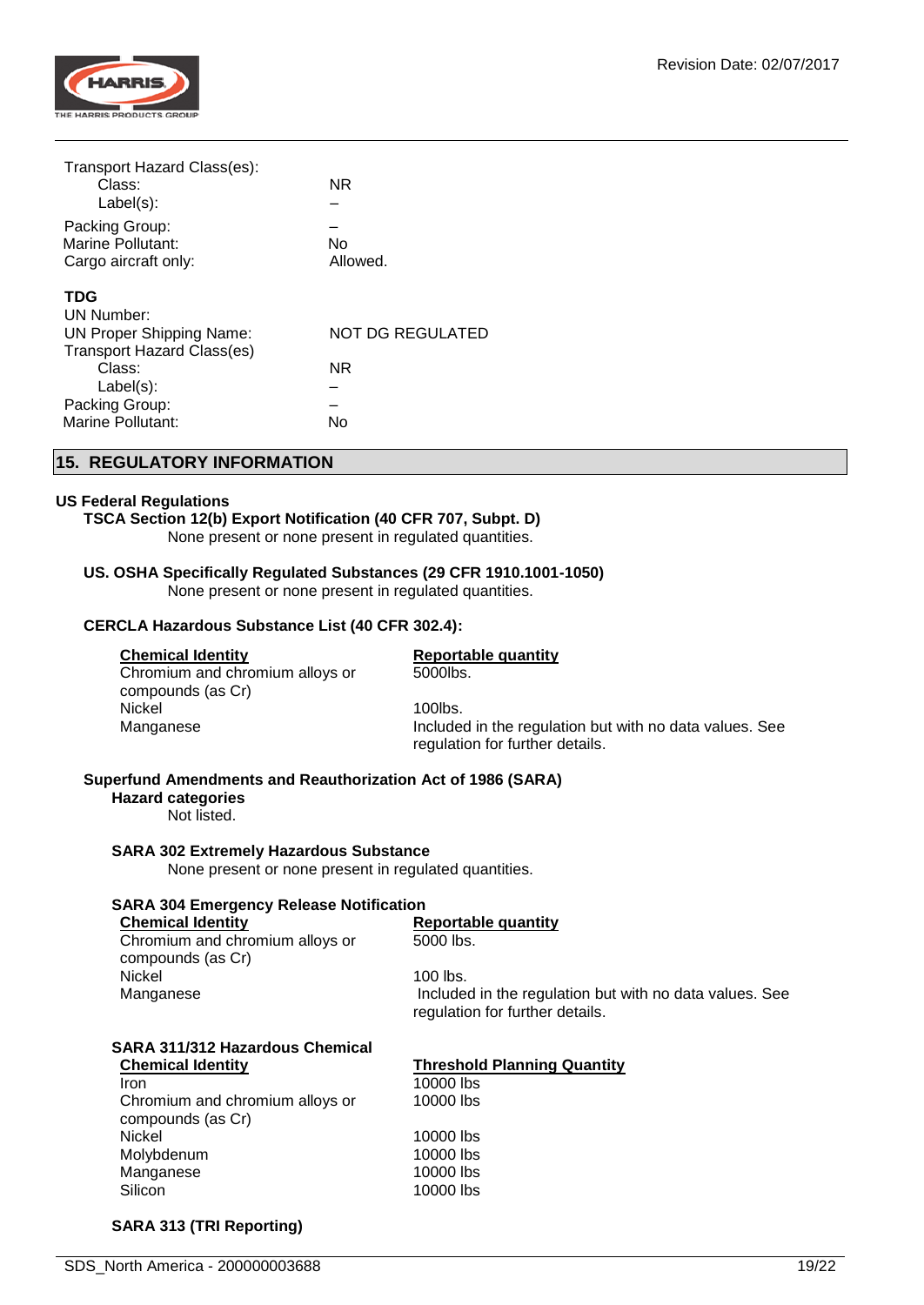

|--|

Chromium and chromium alloys or compounds (as Cr) Nickel 10000 lbs 25000 lbs. Manganese 10000 lbs 25000 lbs.

**Reporting threshold for other users**<br>10000 lbs

**Reporting threshold for manufacturing and processing**  $25000$  lbs.

**Clean Water Act Section 311 Hazardous Substances (40 CFR 117.3)**

None present or none present in regulated quantities.

**Clean Air Act (CAA) Section 112(r) Accidental Release Prevention (40 CFR 68.130):** None present or none present in regulated quantities.

## **US State Regulations**

## **US. California Proposition 65**

This product contains chemical(s) known to the State of California to cause cancer and/or to cause birth defects or other reproductive harm.

| Nickel                       | Carcinogenic. |
|------------------------------|---------------|
| Cobalt and compounds (as Co) | Carcinogenic. |

**WARNING:** This product contains or produces a chemical known to the State of California to cause cancer and birth defects (or other reproductive harm). (California Health & Safety Code Section 25249.5 et seq.)

## **US. New Jersey Worker and Community Right-to-Know Act**

#### **Chemical Identity**

Chromium and chromium alloys or compounds (as Cr) Nickel Molybdenum Manganese

**US. Massachusetts RTK - Substance List Chemical Identity**

Chromium and chromium alloys or compounds (as Cr) Nickel

## **US. Pennsylvania RTK - Hazardous Substances**

#### **Chemical Identity**

Chromium and chromium alloys or compounds (as Cr) Nickel Molybdenum Manganese

## **US. Rhode Island RTK**

No ingredient regulated by RI Right-to-Know Law present.

## **Canada Federal Regulations**

**List of Toxic Substances (CEPA, Schedule 1)** Not Regulated

**Export Control List (CEPA 1999, Schedule 3)** Not Regulated

**National Pollutant Release Inventory (NPRI)**

**Canada. National Pollutant Release Inventory (NPRI) Substances, Part 5, VOCs with Additional Reporting Requirements** NPRI PT5 Not Regulated

**Canada. Canadian Environmental Protection Act (CEPA). National Pollutant Release Inventory (NPRI) (Parts 1-4)**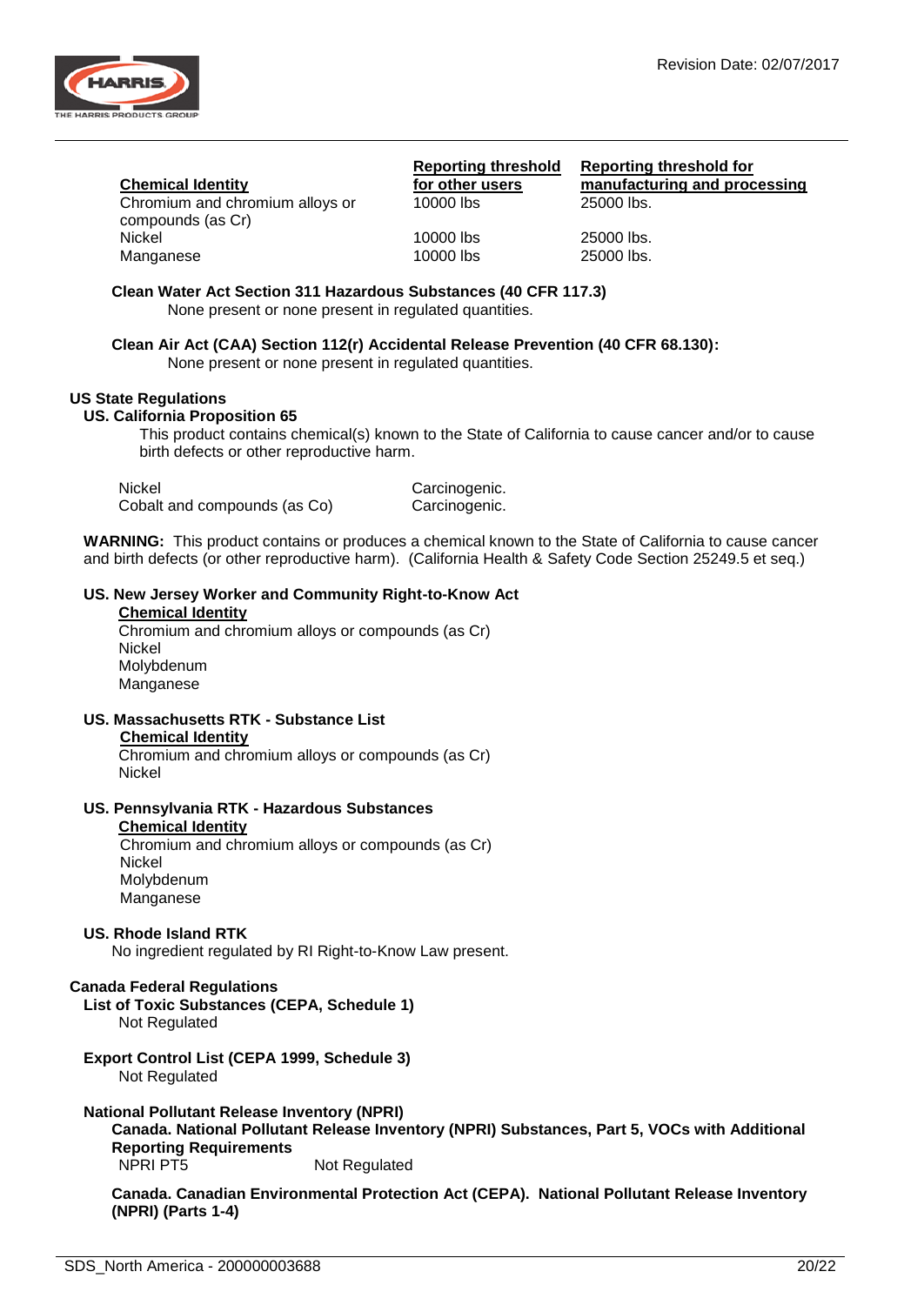

NPRI Not Regulated

#### **Greenhouse Gases** Not Regulated

## **Controlled Drugs and Substances Act**

| CA CDSI           | Not Regulated |
|-------------------|---------------|
| CA CDSII          | Not Regulated |
| CA CDSIII         | Not Regulated |
| CA CDSIV          | Not Regulated |
| <b>CA CDSV</b>    | Not Regulated |
| <b>CA CDSVII</b>  | Not Regulated |
| <b>CA CDSVIII</b> | Not Regulated |
|                   |               |

## **Precursor Control Regulations**

Not Regulated

**Mexico. Substances subject to reporting for the pollutant release and transfer registry (PRTR):** not applicable

## **Inventory Status:**

| TUINUI Y UNNNUI                          |                                                                   |
|------------------------------------------|-------------------------------------------------------------------|
| Australia AICS:                          | On or in compliance with the inventory                            |
| Canada DSL Inventory List:               | On or in compliance with the inventory                            |
| EINECS, ELINCS or NLP:                   | On or in compliance with the inventory                            |
| Japan (ENCS) List:                       | One or more components are not listed or are exempt from listing. |
| China Inv. Existing Chemical Substances: | On or in compliance with the inventory                            |
| Korea Existing Chemicals Inv. (KECI):    | On or in compliance with the inventory                            |
| Canada NDSL Inventory:                   | One or more components are not listed or are exempt from listing. |
| Philippines PICCS:                       | On or in compliance with the inventory                            |
| <b>US TSCA Inventory:</b>                | On or in compliance with the inventory                            |
| New Zealand Inventory of Chemicals:      | On or in compliance with the inventory                            |
| Japan ISHL Listing:                      | One or more components are not listed or are exempt from listing. |
| Japan Pharmacopoeia Listing:             | One or more components are not listed or are exempt from listing. |
| Mexico INSQ:                             | One or more components are not listed or are exempt from listing. |
| Ontario Inventory:                       | One or more components are not listed or are exempt from listing. |
| Taiwan Chemical Substance Inventory:     | One or more components are not listed or are exempt from listing. |
|                                          |                                                                   |

## **16. OTHER INFORMATION**

## **Definitions:**

**The Maximum Fume Exposure Guideline**™ **(MFEG)**™ is a guideline limit for total welding fume exposure for a specific consumable product which may be used by employers to manage worker exposure to welding fume where that product is used. The MFEG™ is an estimate of the level of total welding fume exposure for a given product above which the exposure limit for one of the fume constituents may be exceeded. The exposure limits referenced are the American Conference of Governmental Industrial Hygienists (ACGIH) Threshold Limit Value (TLV®) and the U.S. OSHA Permissible Exposure Limit (PEL) whichever limit is lower. If local applicable limits for substances listed in Section 2 or 3 of this SDS are lower than the TLV or PEL this must be taken into consideration before utilizing or applying this guideline. The MFEG™ never exceeds 5 mg/m<sup>3</sup> which is the maximum recommended exposure limit for total welding fume. **The MFEG™ is intended to serve as a general guideline to assist in the management of workplace exposure to welding fume and does not replace the regular measurement and analysis of worker exposure to individual welding fume constituents in accordance with recommended industrial hygiene practice.**

| <b>Revision Date:</b> | 02/07/2017 |
|-----------------------|------------|